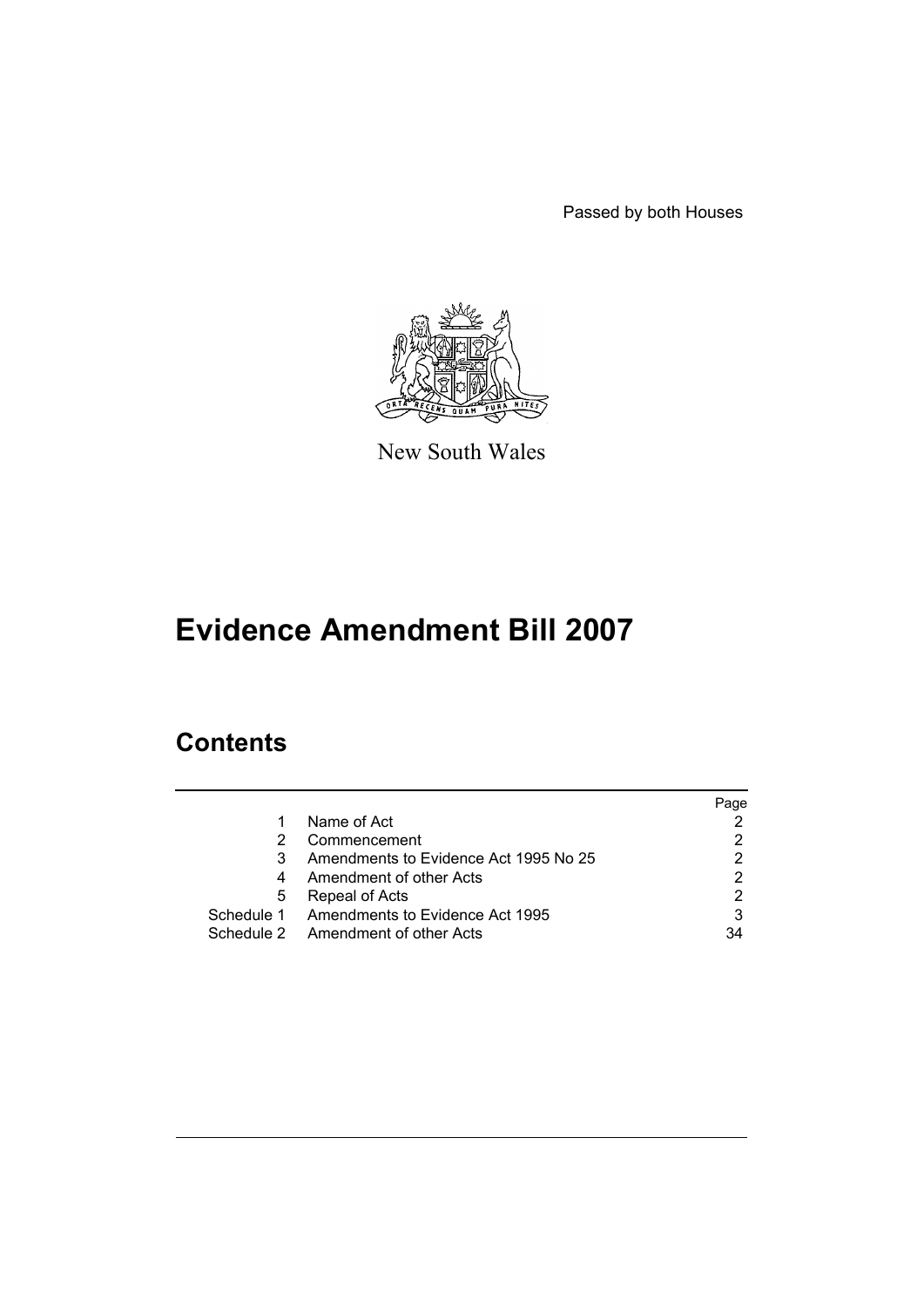*I certify that this public bill, which originated in the Legislative Assembly, has finally passed the Legislative Council and the Legislative Assembly of New South Wales.*

> *Clerk of the Legislative Assembly. Legislative Assembly, Sydney, , 2007*



New South Wales

# **Evidence Amendment Bill 2007**

Act No , 2007

An Act to make miscellaneous amendments to the *Evidence Act 1995*; and to make consequential amendments to the *Civil Procedure Act 2005*, the *Criminal Procedure Act 1986* and other Acts.

*I have examined this bill and find it to correspond in all respects with the bill as finally passed by both Houses.*

*Assistant Speaker of the Legislative Assembly.*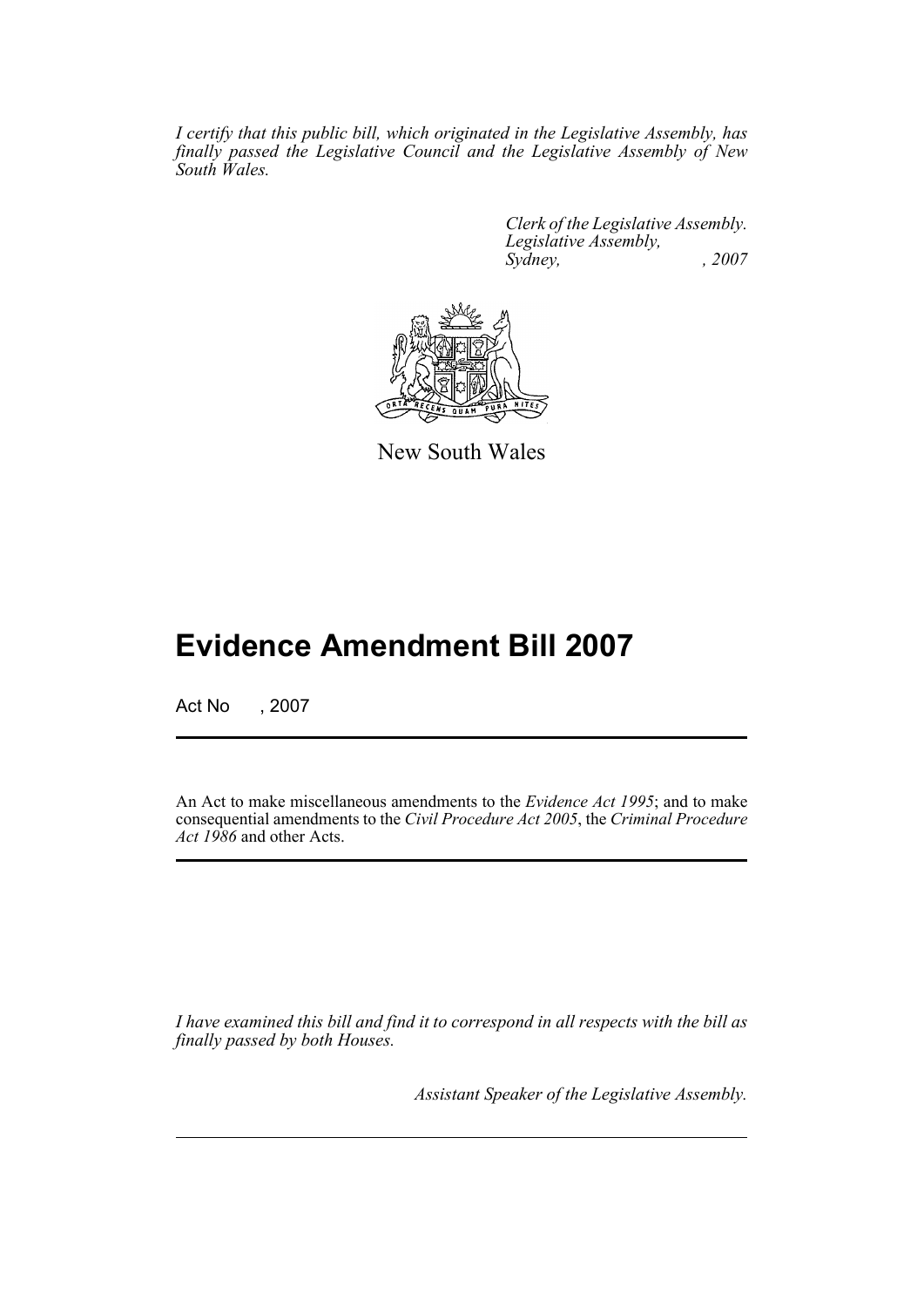# <span id="page-2-0"></span>**The Legislature of New South Wales enacts:**

# **1 Name of Act**

This Act is the *Evidence Amendment Act 2007*.

# <span id="page-2-1"></span>**2 Commencement**

This Act commences on a day or days to be appointed by proclamation.

# <span id="page-2-2"></span>**3 Amendments to Evidence Act 1995 No 25**

The *Evidence Act 1995* is amended as set out in Schedule 1.

# <span id="page-2-3"></span>**4 Amendment of other Acts**

The Acts specified in Schedule 2 are amended as set out in that Schedule.

# <span id="page-2-4"></span>**5 Repeal of Acts**

- (1) This Act is repealed on the day following the day on which all of the provisions of this Act have commenced.
- (2) The *Evidence (Consequential and Other Provisions) Act 1995* is repealed on that day.
- (3) The repeal of those Acts does not, because of the operation of section 30 of the *Interpretation Act 1987*, affect any amendments made by those Acts.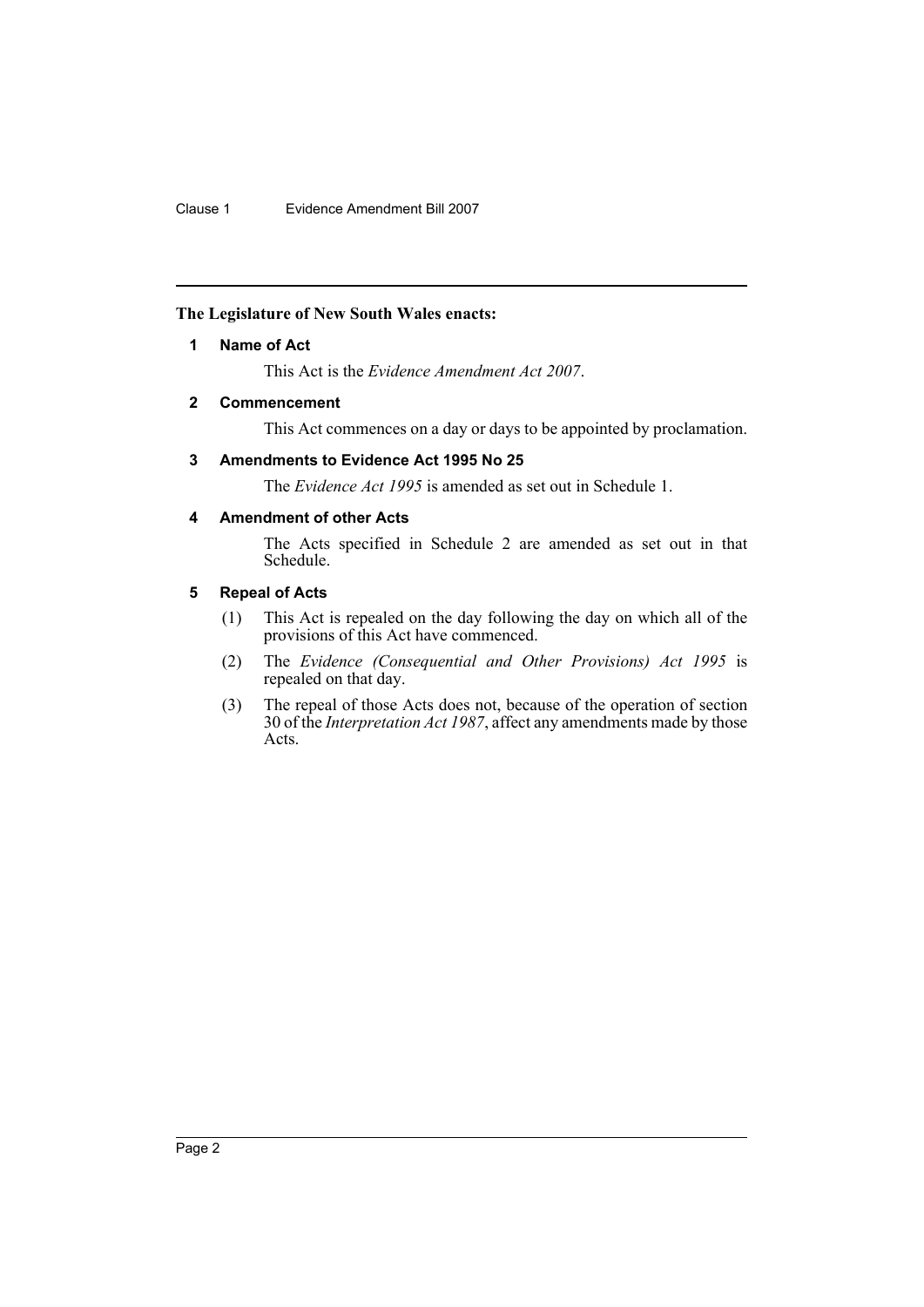Amendments to Evidence Act 1995 Schedule 1

# <span id="page-3-0"></span>**Schedule 1 Amendments to Evidence Act 1995**

(Section 3)

# **[1] Section 4 Courts and proceedings to which Act applies**

Omit "in relation" from section 4 (1).

# **[2] Section 4, notes**

Insert after note 3:

<sup>4</sup> See section 79 of the *Judiciary Act 1903* of the Commonwealth for the application of this Act to proceedings in a State court exercising federal jurisdiction.

# **[3] Section 13**

Omit the section. Insert instead:

#### **13 Competence: lack of capacity**

- (1) A person is not competent to give evidence about a fact if, for any reason (including a mental, intellectual or physical disability):
	- (a) the person does not have the capacity to understand a question about the fact, or
	- (b) the person does not have the capacity to give an answer that can be understood to a question about the fact,

and that incapacity cannot be overcome.

**Note.** See sections 30 and 31 for examples of assistance that may be provided to enable witnesses to overcome disabilities.

- (2) A person who, because of subsection (1), is not competent to give evidence about a fact may be competent to give evidence about other facts.
- (3) A person who is competent to give evidence about a fact is not competent to give sworn evidence about the fact if the person does not have the capacity to understand that, in giving evidence, he or she is under an obligation to give truthful evidence.
- (4) A person who is not competent to give sworn evidence about a fact may, subject to subsection (5), be competent to give unsworn evidence about the fact.
- (5) A person who, because of subsection (3), is not competent to give sworn evidence is competent to give unsworn evidence if the court has told the person:
	- (a) that it is important to tell the truth, and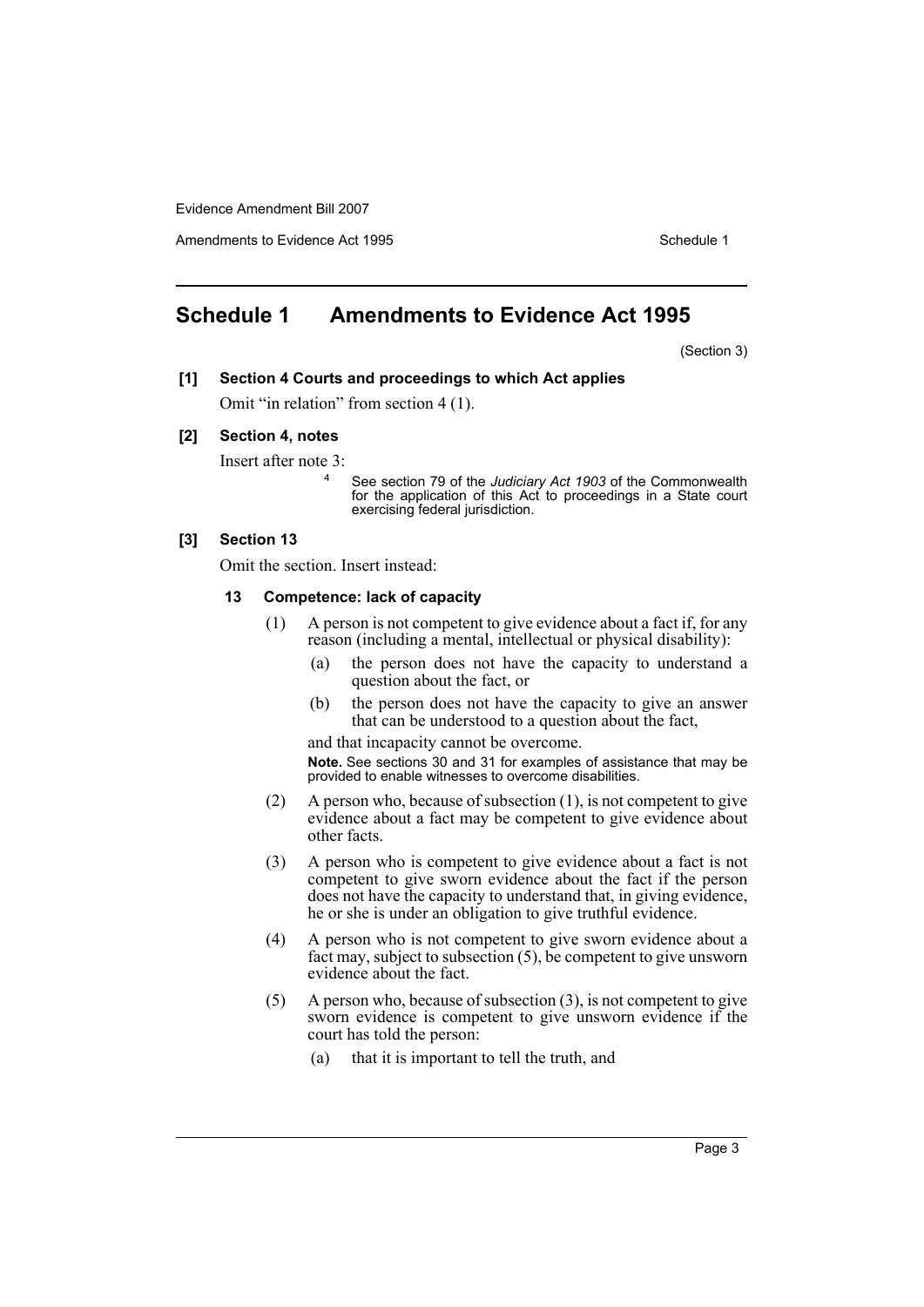- (b) that he or she may be asked questions that he or she does not know, or cannot remember, the answer to, and that he or she should tell the court if this occurs, and
- (c) that he or she may be asked questions that suggest certain statements are true or untrue and that he or she should agree with the statements that he or she believes are true and should feel no pressure to agree with statements that he or she believes are untrue.
- (6) It is presumed, unless the contrary is proved, that a person is not incompetent because of this section.
- (7) Evidence that has been given by a witness does not become inadmissible merely because, before the witness finishes giving evidence, he or she dies or ceases to be competent to give evidence.
- (8) For the purpose of determining a question arising under this section, the court may inform itself as it thinks fit, including by obtaining information from a person who has relevant specialised knowledge based on the person's training, study or experience.

# **[4] Section 14 Compellability: reduced capacity**

Omit "be capable of hearing or understanding, or of communicating replies to, questions on that matter" from section 14 (a).

Insert instead "have the capacity to understand a question about the matter or to give an answer that can be understood to a question about the matter".

## **[5] Section 18 Compellability of spouses and others in criminal proceedings generally**

Omit "de facto spouse" from section 18 (2).

Insert instead "de facto partner".

# **[6] Section 20 Comment on failure to give evidence**

Omit "de facto spouse" from section 20 (3) (a). Insert instead "de facto partner".

# **[7] Section 20 (4) and (5) (b)**

Omit "de facto spouse" wherever occurring. Insert instead "de facto partner".

#### **[8] Section 21 Sworn evidence to be on oath or affirmation**

Omit "section 13 (2)" from section 21 (2). Insert instead "section 13".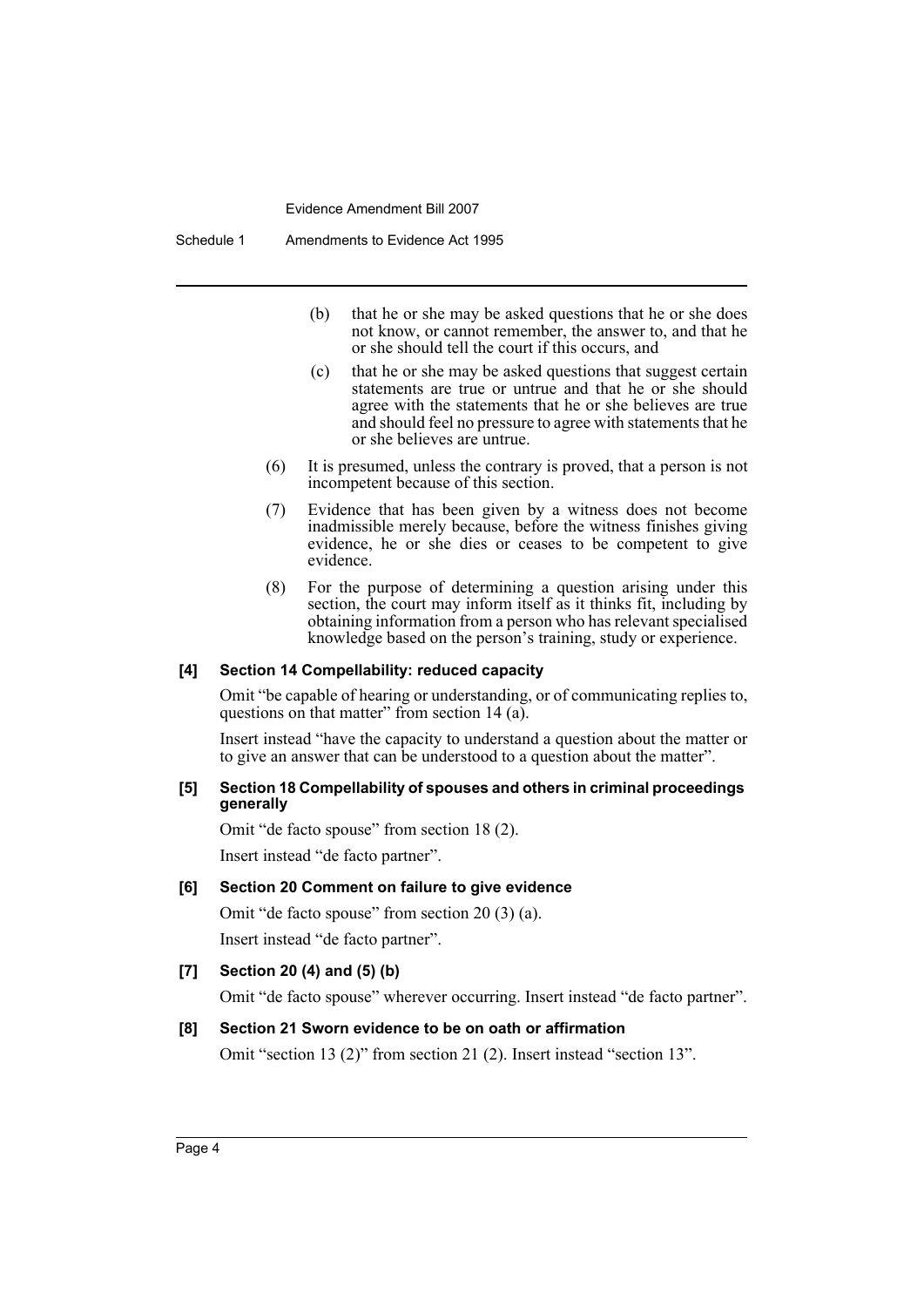Amendments to Evidence Act 1995 Schedule 1

## **[9] Section 29 Manner and form of questioning witnesses and their responses**

Omit section 29 (2). Insert instead:

(2) A court may, on its own motion or on the application of the party that called the witness, direct that the witness give evidence wholly or partly in narrative form.

# **[10] Sections 33 (2) (c) and 190 (2) (a)**

Omit "lawyer" wherever occurring.

Insert instead "Australian legal practitioner or legal counsel".

# **[11] Section 37 Leading questions**

Omit "a lawyer" from section 37 (1) (c).

Insert instead "an Australian legal practitioner, legal counsel or prosecutor".

# **[12] Section 41**

Omit the section. Insert instead:

# **41 Improper questions**

- (1) The court must disallow a question put to a witness in cross-examination, or inform the witness that it need not be answered, if the court is of the opinion that the question (referred to as a *disallowable question*):
	- (a) is misleading or confusing, or
	- (b) is unduly annoying, harassing, intimidating, offensive, oppressive, humiliating or repetitive, or
	- (c) is put to the witness in a manner or tone that is belittling, insulting or otherwise inappropriate, or
	- (d) has no basis other than a stereotype (for example, a stereotype based on the witness's sex, race, culture, ethnicity, age or mental, intellectual or physical disability).
- (2) Without limiting the matters the court may take into account for the purposes of subsection (1), it is to take into account:
	- (a) any relevant condition or characteristic of the witness of which the court is, or is made, aware, including age, education, ethnic and cultural background, gender, language background and skills, level of maturity and understanding and personality, and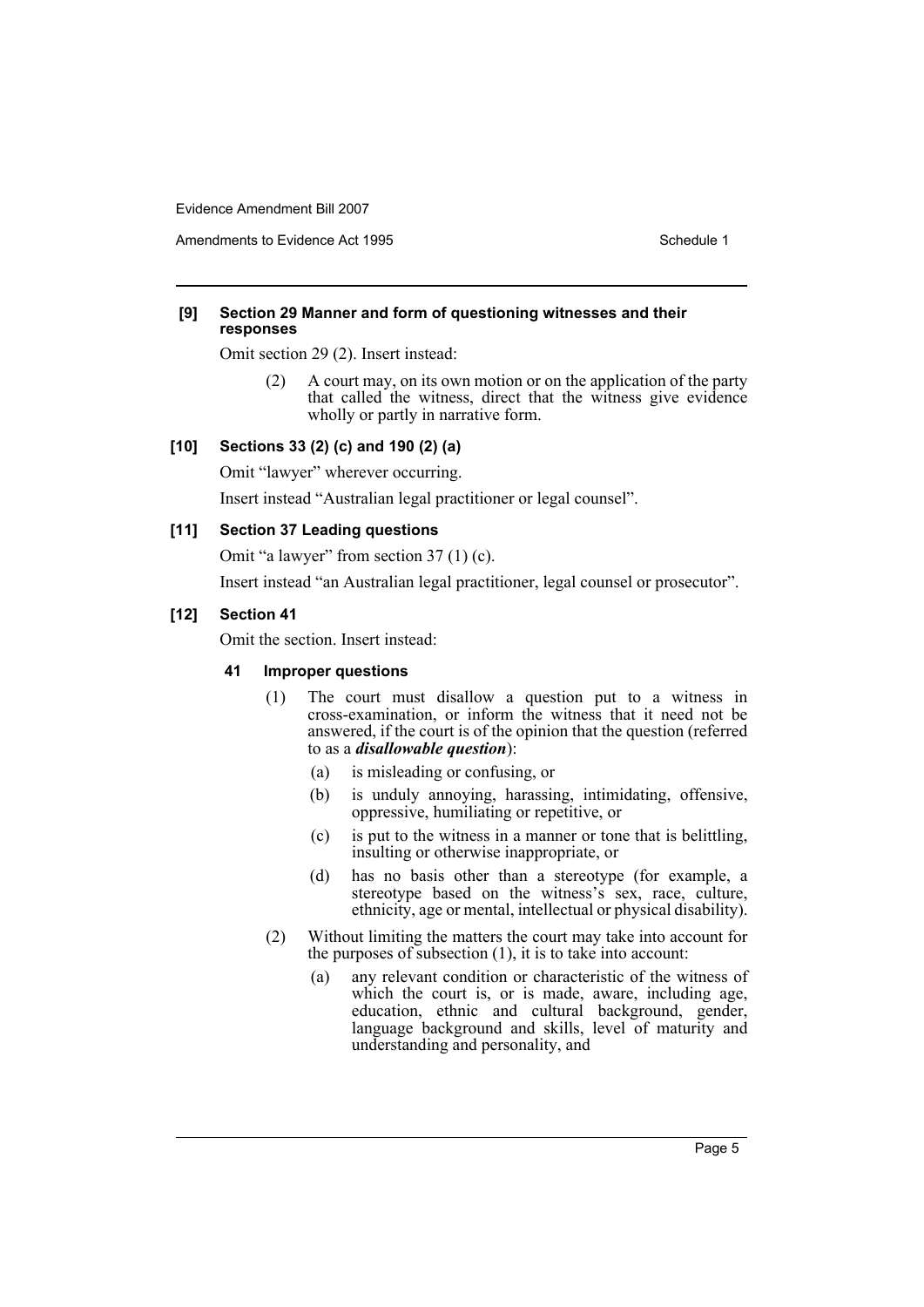Schedule 1 Amendments to Evidence Act 1995

- (b) any mental, intellectual or physical disability of which the court is, or is made, aware and to which the witness is, or appears to be, subject, and
- (c) the context in which the question is put, including:
	- (i) the nature of the proceeding, and
	- (ii) in a criminal proceeding—the nature of the offence to which the proceeding relates, and
	- (iii) the relationship (if any) between the witness and any other party to the proceeding.
- (3) A question is not a disallowable question merely because:
	- (a) the question challenges the truthfulness of the witness or the consistency or accuracy of any statement made by the witness, or
	- (b) the question requires the witness to discuss a subject that could be considered distasteful to, or private by, the witness.
- (4) A party may object to a question put to a witness on the ground that it is a disallowable question.
- (5) However, the duty imposed on the court by this section applies whether or not an objection is raised to a particular question.
- (6) A failure by the court to disallow a question under this section, or to inform the witness that it need not be answered, does not affect the admissibility in evidence of any answer given by the witness in response to the question.

**Note.** A person must not, without the express permission of a court, print or publish any question that the court has disallowed under this section—see section 195.

#### **[13] Section 50 Proof of voluminous or complex documents**

Omit section 50 (1). Insert instead:

(1) The court may, on the application of a party, direct that the party may adduce evidence of the contents of 2 or more documents in question in the form of a summary if the court is satisfied that it would not otherwise be possible conveniently to examine the evidence because of the volume or complexity of the documents in question.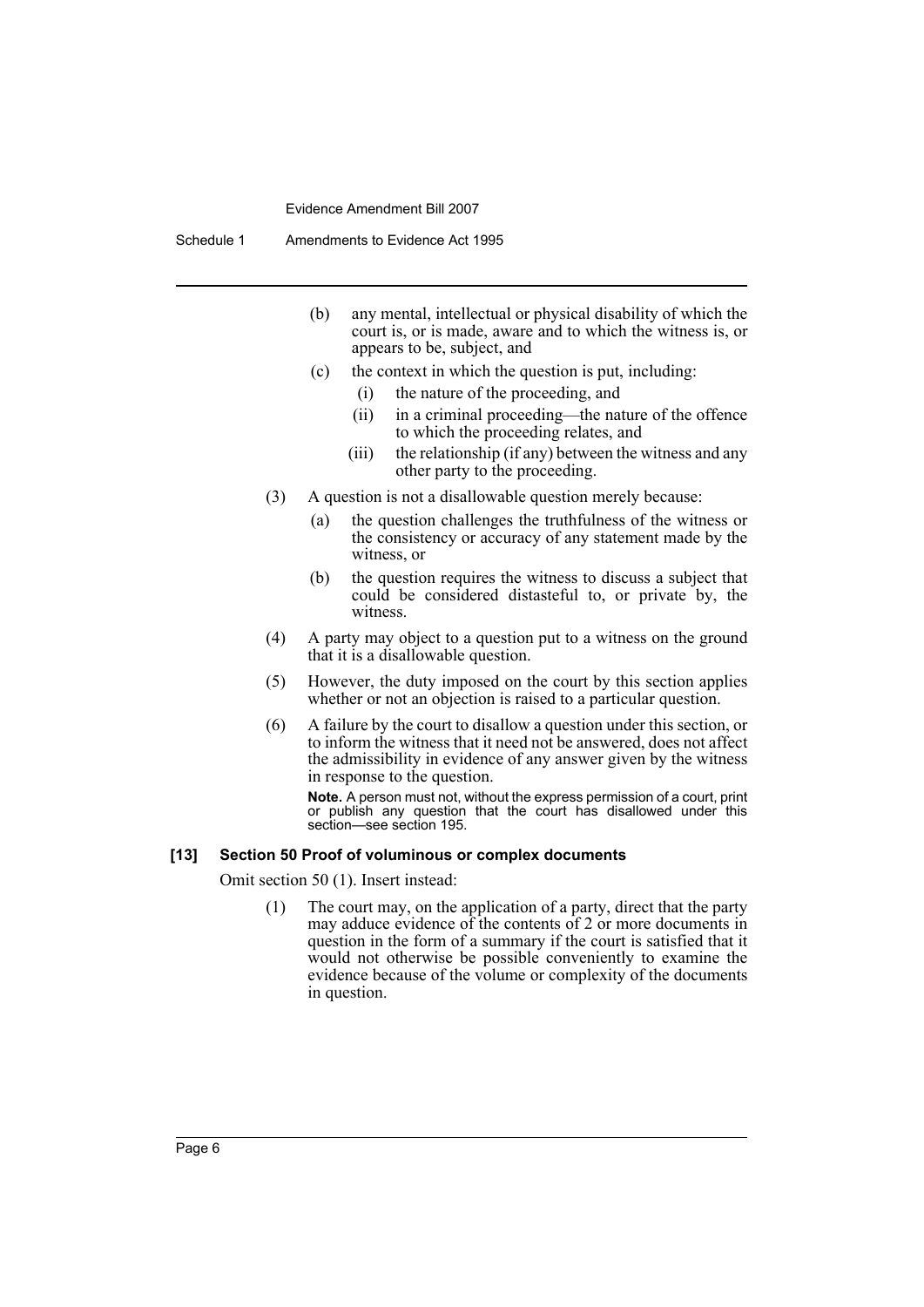Amendments to Evidence Act 1995 Schedule 1

# **[14] Chapter 3, Introductory note**

Omit "Part 3.11 gives courts discretions to exclude evidence".

Insert instead "Part 3.11 provides for the discretionary and mandatory exclusion of evidence".

## **[15] Chapter 3, Introductory note, diagram**

Omit "Should a discretion to exclude the evidence be exercised?".

Insert instead "Should a discretion to exclude the evidence be exercised or must it be excluded?".

# **[16] Section 59 The hearsay rule—exclusion of hearsay evidence**

Insert "it can reasonably be supposed that" after "a fact that" in section 59 (1).

# **[17] Section 59 (2A)**

Insert after section 59 (2):

(2A) For the purposes of determining under subsection (1) whether it can reasonably be supposed that the person intended to assert a particular fact by the representation, the court may have regard to the circumstances in which the representation was made. **Note.** Subsection (2A) was inserted as a response to the decision of the Supreme Court of NSW in *R v Hannes* (2000) 158 FLR 359.

# **[18] Section 59 (3), notes**

Omit:

- business records (section 69)
- tags and labels (section 70)
- telecommunications (section 71)
- contemporaneous statements about a person's health etc (section 72)

Insert instead:

- contemporaneous statements about a person's health etc (section 66A)
- business records (section 69)
- tags and labels (section 70)
- electronic communications (section 71)
- Aboriginal and Torres Strait Islander traditional laws and customs (section 72)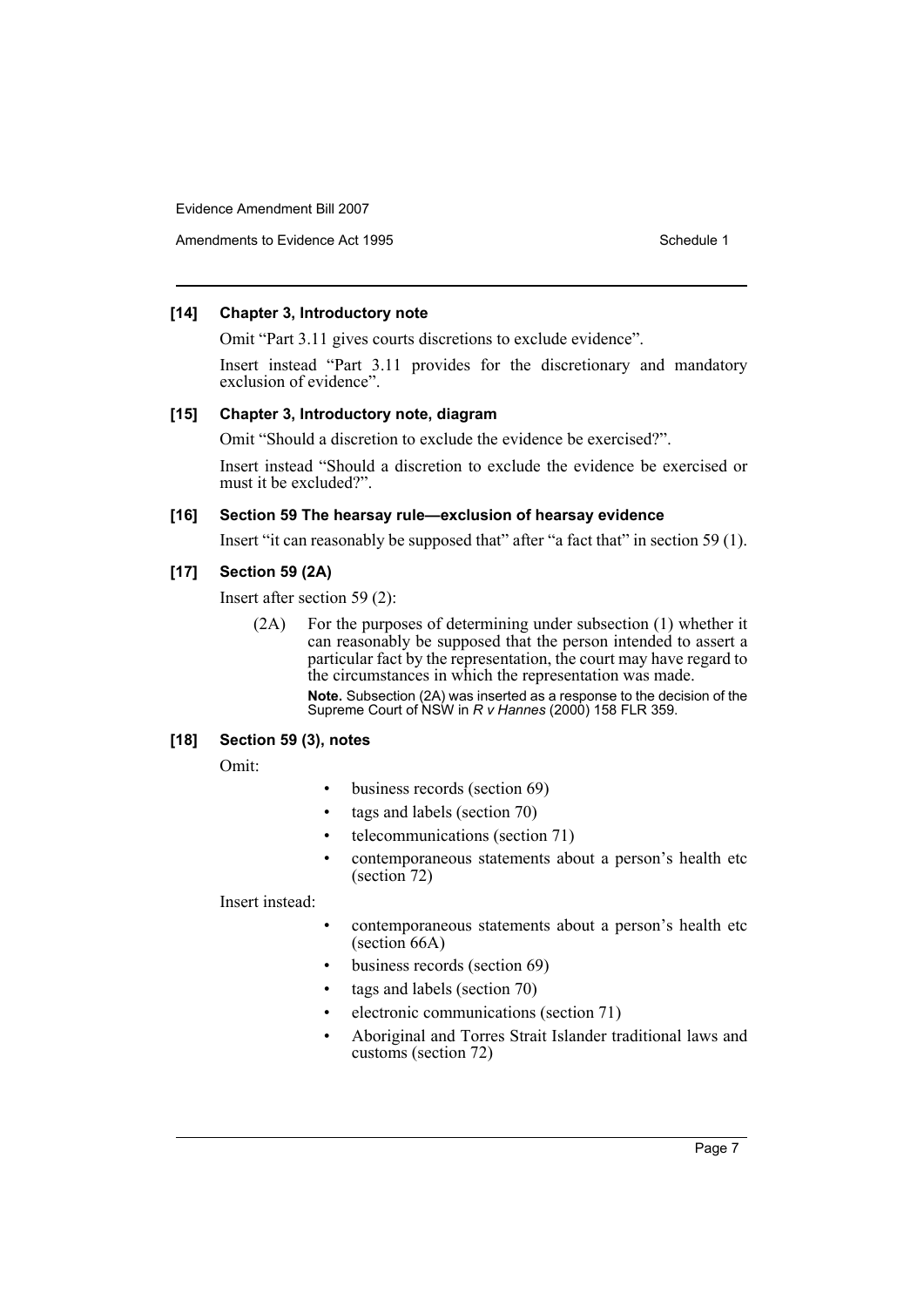Schedule 1 Amendments to Evidence Act 1995

## **[19] Section 60 Exception: evidence relevant for a non-hearsay purpose**

Omit "the fact intended to be asserted by the representation".

Insert instead "an asserted fact".

## **[20] Section 60 (2) and (3)**

Insert at the end of section 60:

(2) This section applies whether or not the person who made the representation had personal knowledge of the asserted fact (within the meaning of section 62 (2)).

**Note.** Subsection (2) was inserted as a response to the decision of the High Court of Australia in *Lee v The Queen* (1998) 195 CLR 594.

(3) However, this section does not apply in a criminal proceeding to evidence of an admission. **Note.** The admission might still be admissible under section 81 as an exception to the hearsay rule if it is "first-hand" hearsay: see section 82.

#### **[21] Section 61 Exceptions to the hearsay rule dependent on competency**

Omit section 61 (1). Insert instead:

(1) This Part does not enable use of a previous representation to prove the existence of an asserted fact if, when the representation was made, the person who made it was not competent to give evidence about the fact because of section 13 (1).

#### **[22] Section 61 (2), note**

Omit "section 72". Insert instead "section 66A".

#### **[23] Section 62 Restriction to "first-hand" hearsay**

Insert after section 62 (2):

(3) For the purposes of section 66A, a person has personal knowledge of the asserted fact if it is a fact about the person's health, feelings, sensations, intention, knowledge or state of mind at the time the representation referred to in that section was made.

#### **[24] Section 64 Exception: civil proceedings if maker available**

Omit "if, when the representation was made, the occurrence of the asserted fact was fresh in the memory of the person who made the representation." from section  $64$  (3).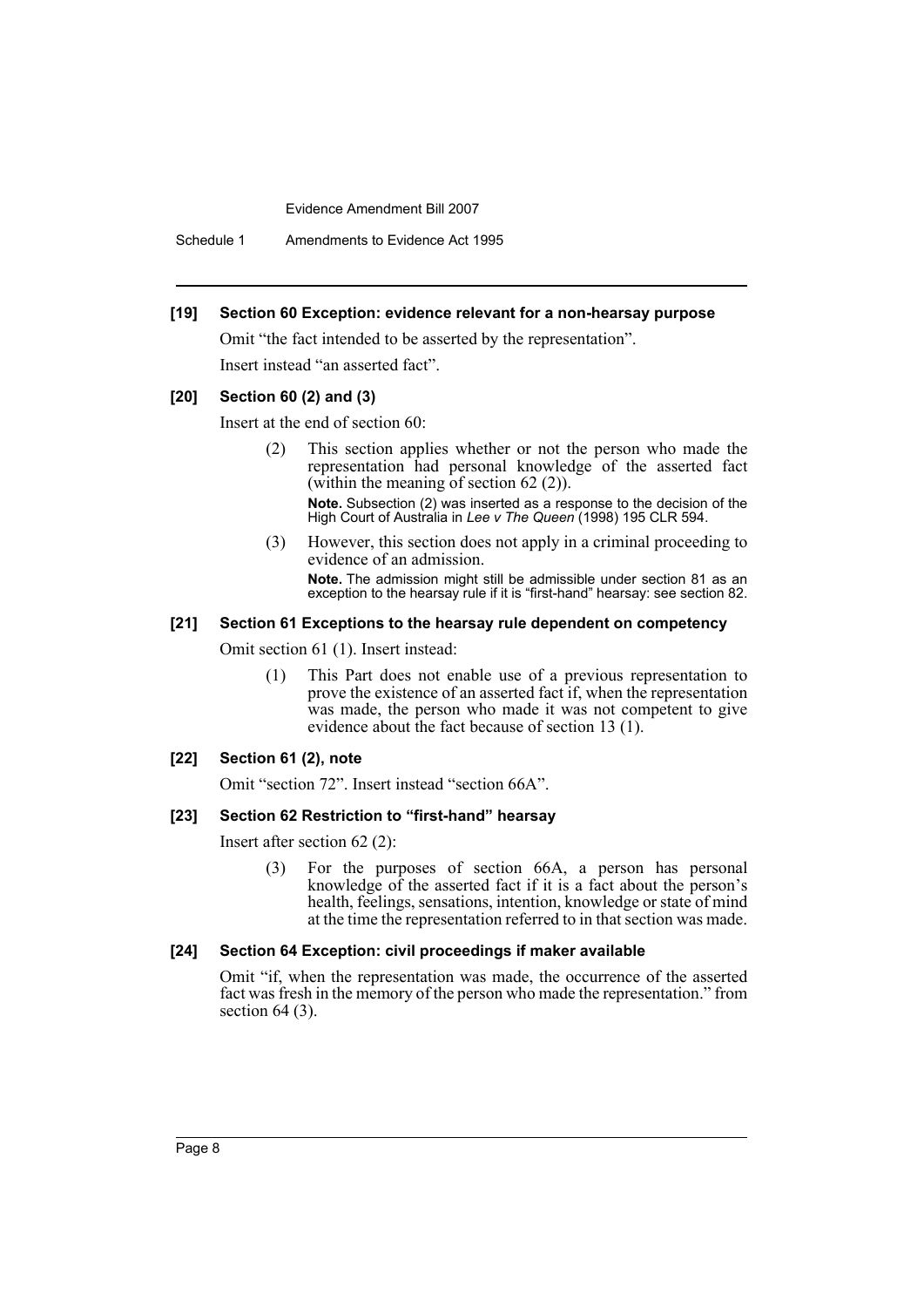Amendments to Evidence Act 1995 Schedule 1

# **[25] Section 65 Exception: criminal proceedings if maker not available**

Omit "if the representation was:" from section 65 (2). Insert instead "if the representation:".

# **[26] Section 65 (2) (a), (b) and (c)**

Insert "was" before "made" wherever occurring.

# **[27] Section 65 (2) (d)**

Omit the paragraph. Insert instead:

- (d) was:
	- (i) against the interests of the person who made it at the time it was made, and
	- (ii) made in circumstances that make it likely that the representation is reliable.

## **[28] Section 66 Exception: criminal proceedings if maker available**

Insert after section 66 (2):

- (2A) In determining whether the occurrence of the asserted fact was fresh in the memory of a person, the court may take into account all matters that it considers are relevant to the question, including:
	- (a) the nature of the event concerned, and
	- (b) the age and health of the person, and
	- (c) the period of time between the occurrence of the asserted fact and the making of the representation.

**Note.** Subsection (2A) was inserted as a response to the decision of the High Court of Australia in *Graham v The Queen* (1998) 195 CLR 606.

# **[29] Section 66A**

Insert after section 66:

# **66A Exception: contemporaneous statements about a person's health etc**

The hearsay rule does not apply to evidence of a previous representation made by a person if the representation was a contemporaneous representation about the person's health, feelings, sensations, intention, knowledge or state of mind.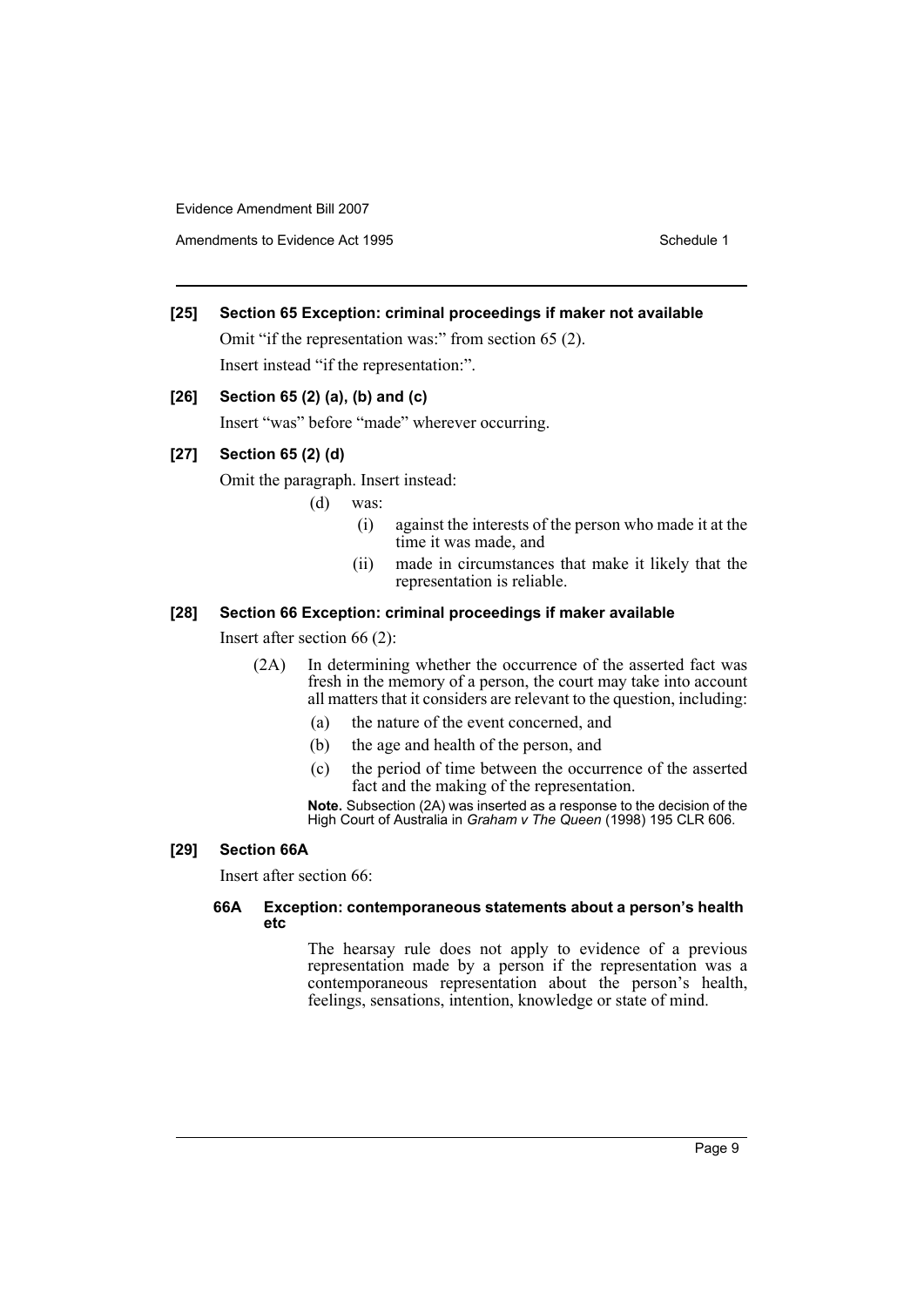Schedule 1 Amendments to Evidence Act 1995

## **[30] Section 71**

Omit the section. Insert instead:

#### **71 Exception: electronic communications**

The hearsay rule does not apply to a representation contained in a document recording an electronic communication so far as the representation is a representation as to:

- (a) the identity of the person from whom or on whose behalf the communication was sent, or
- (b) the date on which or the time at which the communication was sent, or
- (c) the destination of the communication or the identity of the person to whom the communication was addressed.
- **Notes.**
	- <sup>1</sup> Division 3 of Part 4.3 contains presumptions about electronic communications.
	- <sup>2</sup> Section 182 of the Commonwealth Act gives section 71 of the Commonwealth Act a wider application in relation to Commonwealth records.
	- <sup>3</sup> *Electronic communication* is defined in the Dictionary.

#### **[31] Section 72**

Omit the section. Insert instead:

## **72 Exception: Aboriginal and Torres Strait Islander traditional laws and customs**

The hearsay rule does not apply to evidence of a representation about the existence or non-existence, or the content, of the traditional laws and customs of an Aboriginal or Torres Strait Islander group.

# **[32] Section 76 The opinion rule**

Insert:

• Aboriginal and Torres Strait Islander traditional laws and customs (section 78A)

after:

• lay opinion (section 78)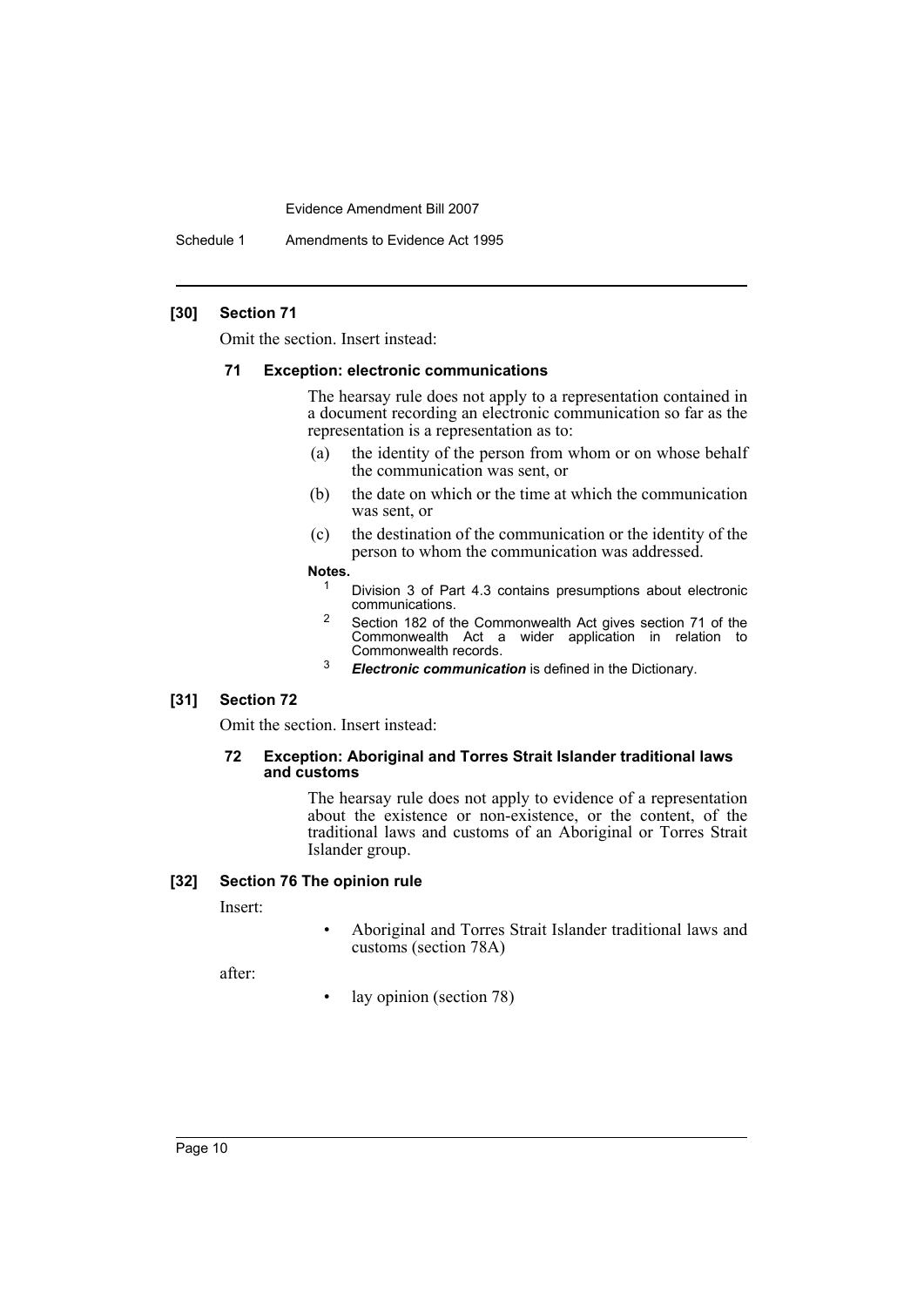Amendments to Evidence Act 1995 Schedule 1

#### **[33] Section 78A**

Insert after section 78:

#### **78A Exception: Aboriginal and Torres Strait Islander traditional laws and customs**

The opinion rule does not apply to evidence of an opinion expressed by a member of an Aboriginal or Torres Strait Islander group about the existence or non-existence, or the content, of the traditional laws and customs of the group.

#### **[34] Section 79 Exception: opinions based on specialised knowledge**

Insert at the end of the section:

- (2) To avoid doubt, and without limiting subsection (1):
	- (a) a reference in that subsection to specialised knowledge includes a reference to specialised knowledge of child development and child behaviour (including specialised knowledge of the impact of sexual abuse on children and their development and behaviour during and following the abuse), and
	- (b) a reference in that subsection to an opinion of a person includes, if the person has specialised knowledge of the kind referred to in paragraph  $(a)$ , a reference to an opinion relating to either or both of the following:
		- (i) the development and behaviour of children generally,
		- (ii) the development and behaviour of children who have been victims of sexual offences, or offences similar to sexual offences.

## **[35] Section 82 Exclusion of evidence of admissions that is not first-hand**

Insert at the end of the section:

**Note.** Section 60 does not apply in a criminal proceeding to evidence of an admission.

## **[36] Section 85 Criminal proceedings: reliability of admissions by defendants**

Omit section 85 (1). Insert instead:

- (1) This section applies only in a criminal proceeding and only to evidence of an admission made by a defendant:
	- (a) to, or in the presence of, an investigating official who at that time was performing functions in connection with the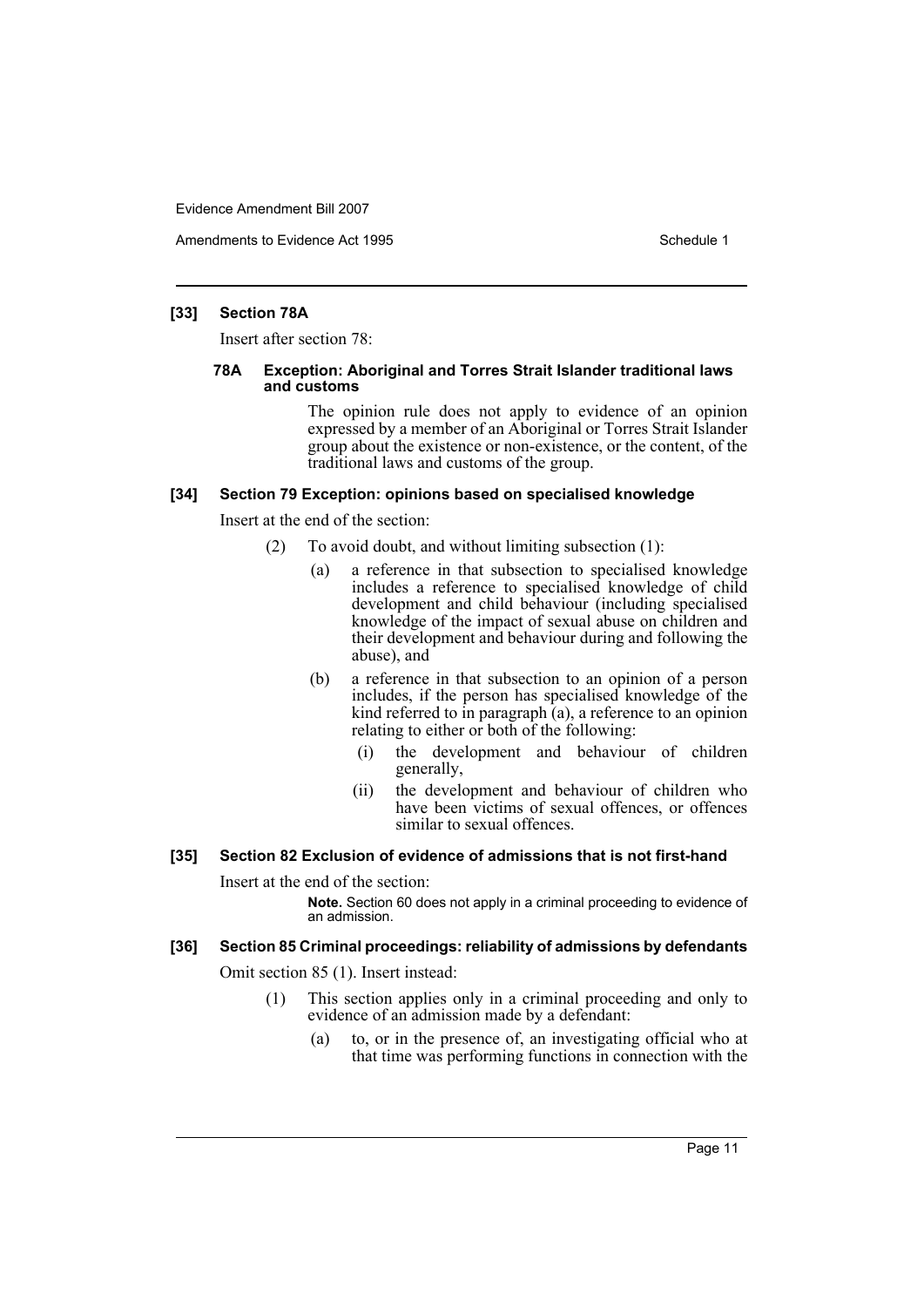Schedule 1 Amendments to Evidence Act 1995

investigation of the commission, or possible commission, of an offence, or

(b) as a result of an act of another person who was, and who the defendant knew or reasonably believed to be, capable of influencing the decision whether a prosecution of the defendant should be brought or should be continued.

**Note.** Subsection (1) was inserted as a response to the decision of the High Court of Australia in *Kelly v The Queen* (2004) 218 CLR 216.

## **[37] Section 89 Evidence of silence**

Omit "in the course of official questioning" from section 89 (1).

Insert instead "by an investigating official who at that time was performing functions in connection with the investigation of the commission, or possible commission, of an offence".

# **[38] Section 97 The tendency rule**

Omit section 97 (1). Insert instead:

- (1) Evidence of the character, reputation or conduct of a person, or a tendency that a person has or had, is not admissible to prove that a person has or had a tendency (whether because of the person's character or otherwise) to act in a particular way, or to have a particular state of mind unless:
	- (a) the party seeking to adduce the evidence gave reasonable notice in writing to each other party of the party's intention to adduce the evidence, and
	- (b) the court thinks that the evidence will, either by itself or having regard to other evidence adduced or to be adduced by the party seeking to adduce the evidence, have significant probative value.

# **[39] Section 98**

Omit the section. Insert instead:

## **98 The coincidence rule**

(1) Evidence that 2 or more events occurred is not admissible to prove that a person did a particular act or had a particular state of mind on the basis that, having regard to any similarities in the events or the circumstances in which they occurred, or any similarities in both the events and the circumstances in which they occurred, it is improbable that the events occurred coincidentally unless: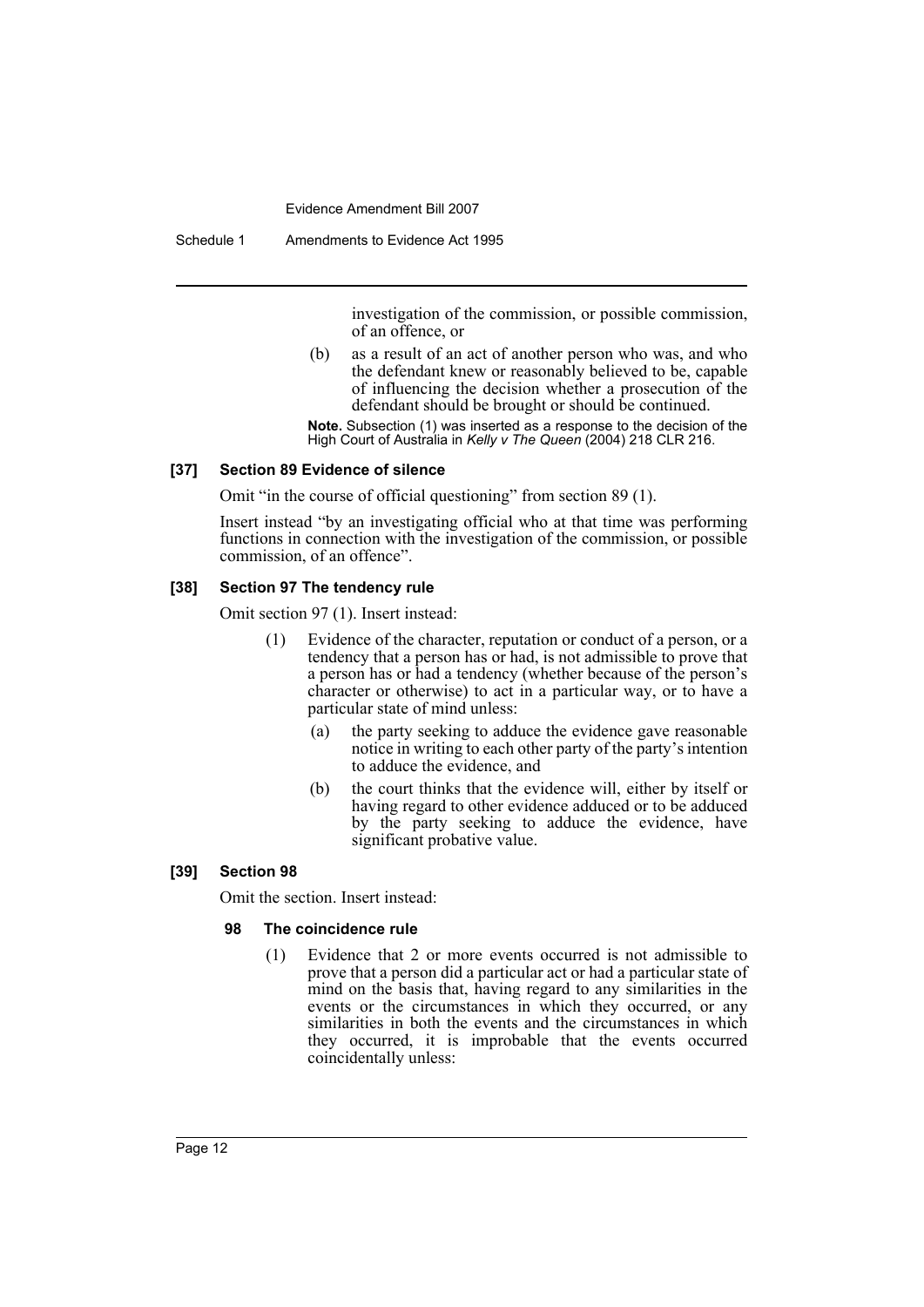Amendments to Evidence Act 1995 Schedule 1

- (a) the party seeking to adduce the evidence gave reasonable notice in writing to each other party of the party's intention to adduce the evidence, and
- (b) the court thinks that the evidence will, either by itself or having regard to other evidence adduced or to be adduced by the party seeking to adduce the evidence, have significant probative value.

**Note.** One of the events referred to in subsection (1) may be an event the occurrence of which is a fact in issue in the proceeding.

- (2) Subsection (1) (a) does not apply if:
	- (a) the evidence is adduced in accordance with any directions made by the court under section 100, or
	- (b) the evidence is adduced to explain or contradict coincidence evidence adduced by another party.

**Note.** Other provisions of this Act, or of other laws, may operate as exceptions to the coincidence rule.

#### **[40] Section 102**

Omit the section. Insert instead:

# **Division 1 Credibility evidence**

## **101A Credibility evidence**

Credibility evidence, in relation to a witness or other person, is evidence relevant to the credibility of the witness or person that:

- (a) is relevant only because it affects the assessment of the credibility of the witness or person, or
- (b) is relevant:
	- (i) because it affects the assessment of the credibility of the witness or person, and
	- (ii) for some other purpose for which it is not admissible, or cannot be used, because of a provision of Parts 3.2 to 3.6.

## **Notes.**

- <sup>1</sup> Sections 60 and 77 will not affect the application of paragraph (b), because they cannot apply to evidence that is yet to be admitted.
- <sup>2</sup> Section 101A was inserted as a response to the decision of the High Court of Australia in *Adam v The Queen* (2001) 207 CLR 96.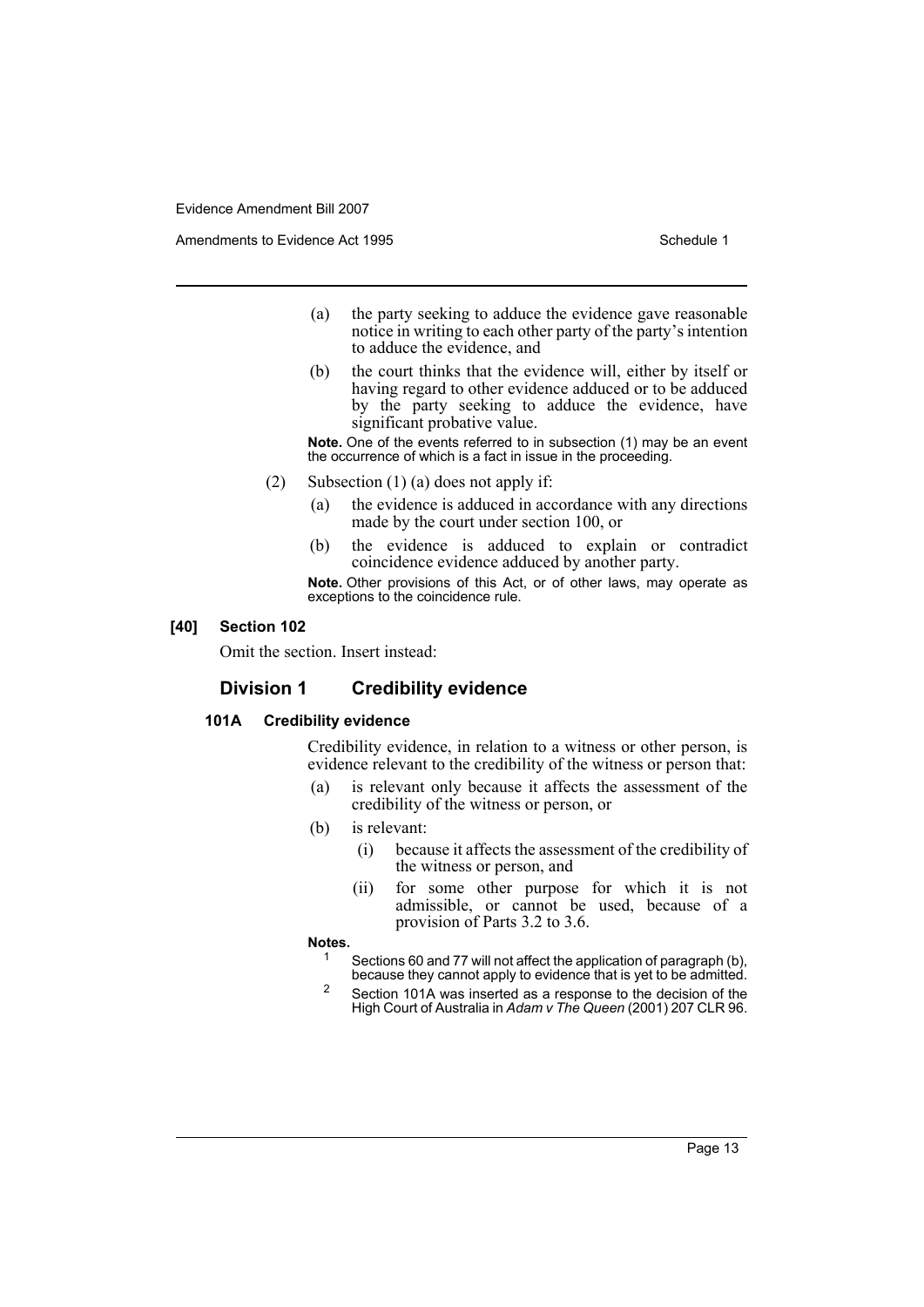Schedule 1 Amendments to Evidence Act 1995

# **Division 2 Credibility of witnesses**

# **102 The credibility rule**

Credibility evidence about a witness is not admissible.

#### **Notes.**

- <sup>1</sup> Specific exceptions to the credibility rule are as follows:
	- evidence adduced in cross-examination (sections 103 and 104)
	- evidence in rebuttal of denials (section 106)
	- evidence to re-establish credibility (section 108)
	- evidence of persons with specialised knowledge (section 108C)
	- character of accused persons (section 110)

Other provisions of this Act, or of other laws, may operate as further exceptions.

<sup>2</sup> Sections 108A and 108B deal with the admission of credibility evidence about a person who has made a previous representation but is not a witness.

## **[41] Section 103 Exception: cross-examination as to credibility**

Omit "has substantial probative value" from section 103 (1).

Insert instead "could substantially affect the assessment of the credibility of the witness".

#### **[42] Section 103 (2)**

Omit "in deciding whether the evidence has substantial probative value". Insert instead "for the purposes of subsection (1)".

# **[43] Section 104 Further protections: cross-examination as to credibility**

Insert "to credibility evidence" after "applies only" in section 104 (1).

# **[44] Section 104 (2)**

Omit "only because it is relevant to". Insert instead "to the assessment of".

# **[45] Section 104 (4)**

Omit the subsection. Insert instead:

(4) Leave must not be given for cross-examination by the prosecutor under subsection  $(\overline{2})$  unless evidence adduced by the defendant has been admitted that: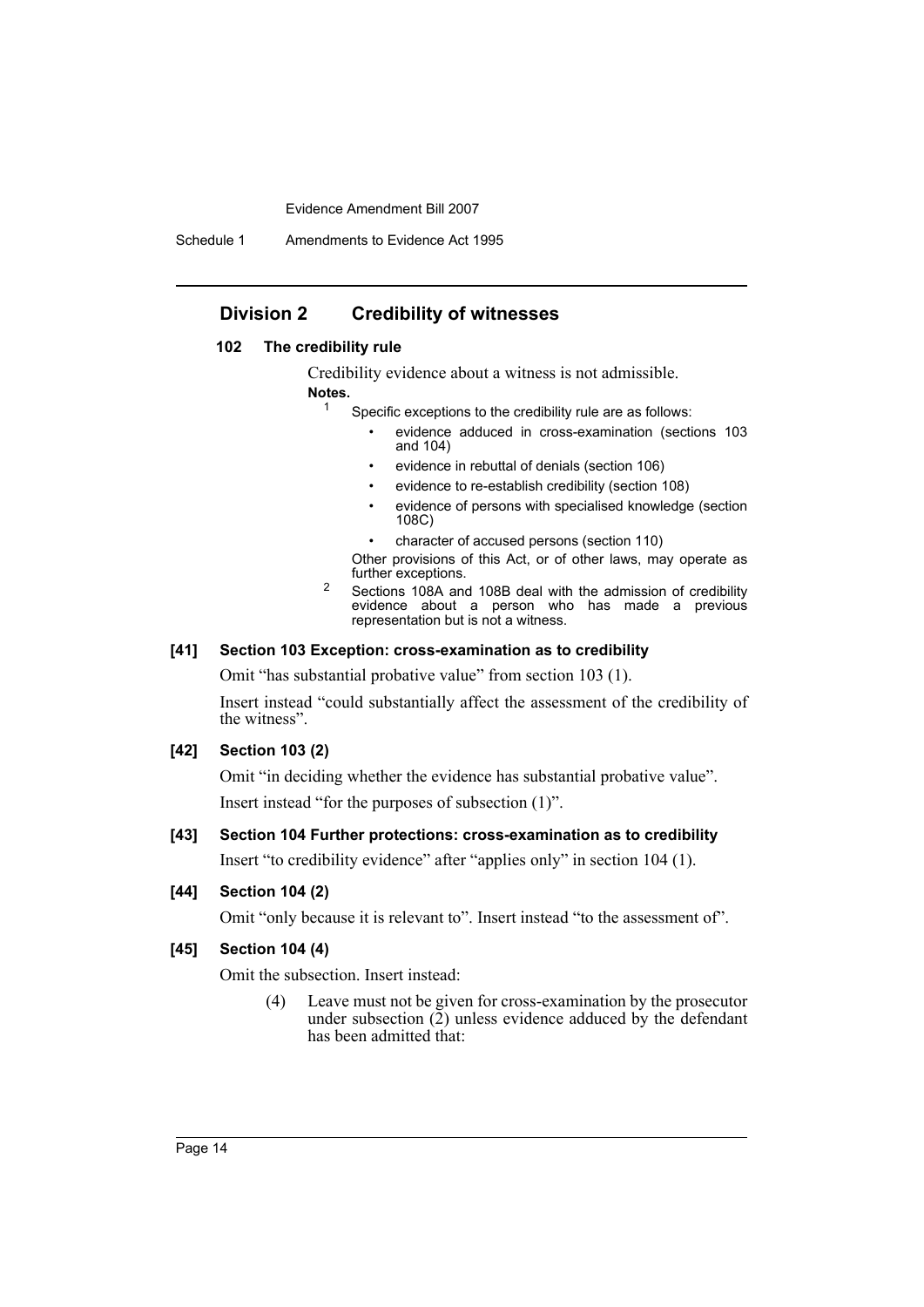Amendments to Evidence Act 1995 Schedule 1

- (a) tends to prove that a witness called by the prosecutor has a tendency to be untruthful, and
- (b) is relevant solely or mainly to the witness's credibility.

## **[46] Section 104 (5)**

Omit "subsection (4) (b)". Insert instead "subsection (4)".

## **[47] Section 106**

Omit the section. Insert instead:

# **106 Exception: rebutting denials by other evidence**

- (1) The credibility rule does not apply to evidence that is relevant to a witness's credibility and that is adduced otherwise than from the witness if:
	- (a) in cross-examination of the witness:
		- (i) the substance of the evidence was put to the witness, and
		- (ii) the witness denied, or did not admit or agree to, the substance of the evidence, and
	- (b) the court gives leave to adduce the evidence.
- (2) Leave under subsection (1) (b) is not required if the evidence tends to prove that the witness:
	- (a) is biased or has a motive for being untruthful, or
	- (b) has been convicted of an offence, including an offence against the law of a foreign country, or
	- (c) has made a prior inconsistent statement, or
	- (d) is, or was, unable to be aware of matters to which his or her evidence relates, or
	- (e) has knowingly or recklessly made a false representation while under an obligation, imposed by or under an Australian law or a law of a foreign country, to tell the truth.

# **[48] Part 3.7, Division 3, heading**

Insert after section 108:

# **Division 3 Credibility of persons who are not witnesses**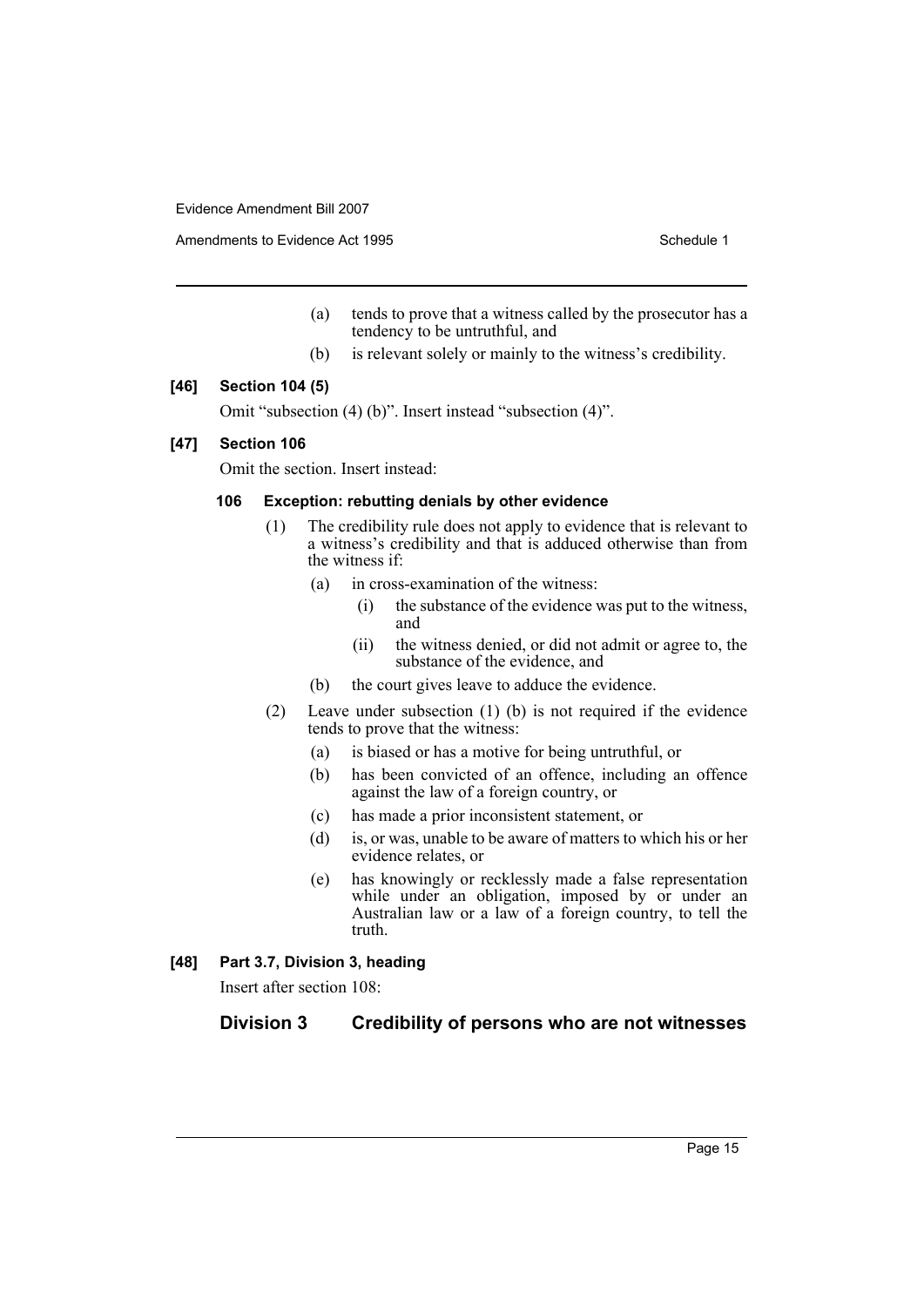Schedule 1 Amendments to Evidence Act 1995

#### **[49] Section 108A Admissibility of evidence of credibility of person who has made a previous representation**

Omit section 108A (1). Insert instead:

- (1) If:
	- (a) evidence of a previous representation has been admitted in a proceeding, and
	- (b) the person who made the representation has not been called, and will not be called, to give evidence in the proceeding,

credibility evidence about the person who made the representation is not admissible unless the evidence could substantially affect the assessment of the person's credibility.

#### **[50] Section 108A (2)**

Omit "in deciding whether the evidence has substantial probative value".

Insert instead "for the purposes of subsection (1)".

#### **[51] Section 108B and Part 3.7, Division 4**

Insert after section 108A:

## **108B Further protections: previous representations of an accused who is not a witness**

- (1) This section applies only in a criminal proceeding and so applies in addition to section 108A.
- (2) If the person referred to in that section is a defendant, the credibility evidence is not admissible unless the court gives leave.
- (3) Despite subsection (2), leave is not required if the evidence is about whether the defendant:
	- (a) is biased or has a motive to be untruthful, or
	- (b) is, or was, unable to be aware of or recall matters to which his or her previous representation relates, or
	- (c) has made a prior inconsistent statement.
- (4) The prosecution must not be given leave under subsection (2) unless evidence adduced by the defendant has been admitted that:
	- (a) tends to prove that a witness called by the prosecution has a tendency to be untruthful, and
	- (b) is relevant solely or mainly to the witness's credibility.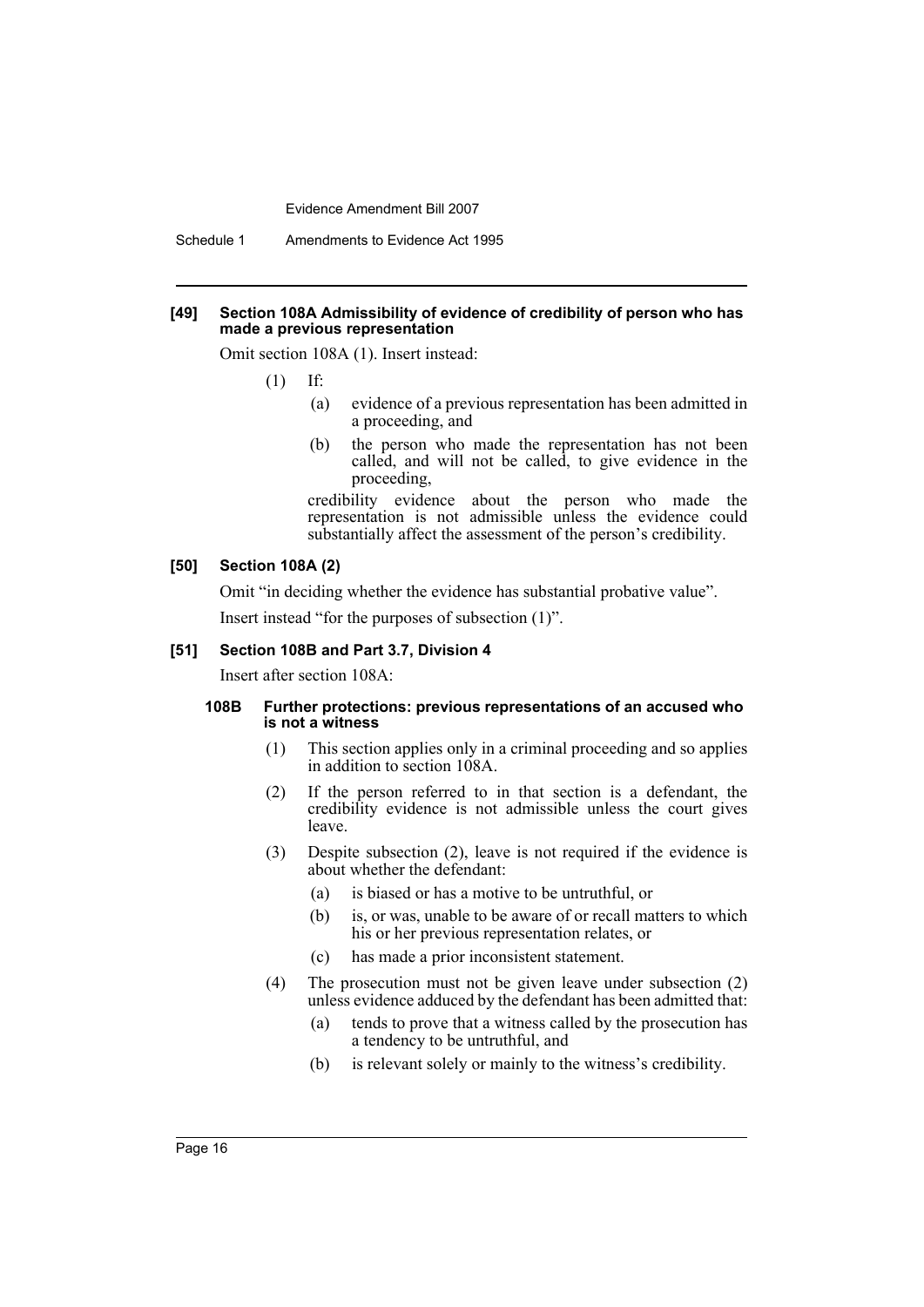- (5) A reference in subsection (4) to evidence does not include a reference to evidence of conduct in relation to:
	- (a) the events in relation to which the defendant is being prosecuted, or
	- (b) the investigation of the offence for which the defendant is being prosecuted.
- (6) Another defendant must not be given leave under subsection (2) unless the previous representation of the defendant that has been admitted includes evidence adverse to the defendant seeking leave.

# **Division 4 Persons with specialised knowledge**

#### **108C Exception: evidence of persons with specialised knowledge**

- (1) The credibility rule does not apply to evidence given by a person concerning the credibility of another witness if:
	- (a) the person has specialised knowledge based on the person's training, study or experience, and
	- (b) the evidence is evidence of an opinion of the person that:
		- (i) is wholly or substantially based on that knowledge, and
		- (ii) could substantially affect the assessment of the credibility of the witness, and
	- (c) the court gives leave to adduce the evidence.
- (2) To avoid doubt, and without limiting subsection (1):
	- (a) a reference in that subsection to specialised knowledge includes a reference to specialised knowledge of child development and child behaviour (including specialised knowledge of the impact of sexual abuse on children and their behaviour during and following the abuse), and
	- (b) a reference in that subsection to an opinion of a person includes, if the person has specialised knowledge of that kind, a reference to an opinion relating to either or both of the following:
		- (i) the development and behaviour of children generally,
		- (ii) the development and behaviour of children who have been victims of sexual offences, or offences similar to sexual offences.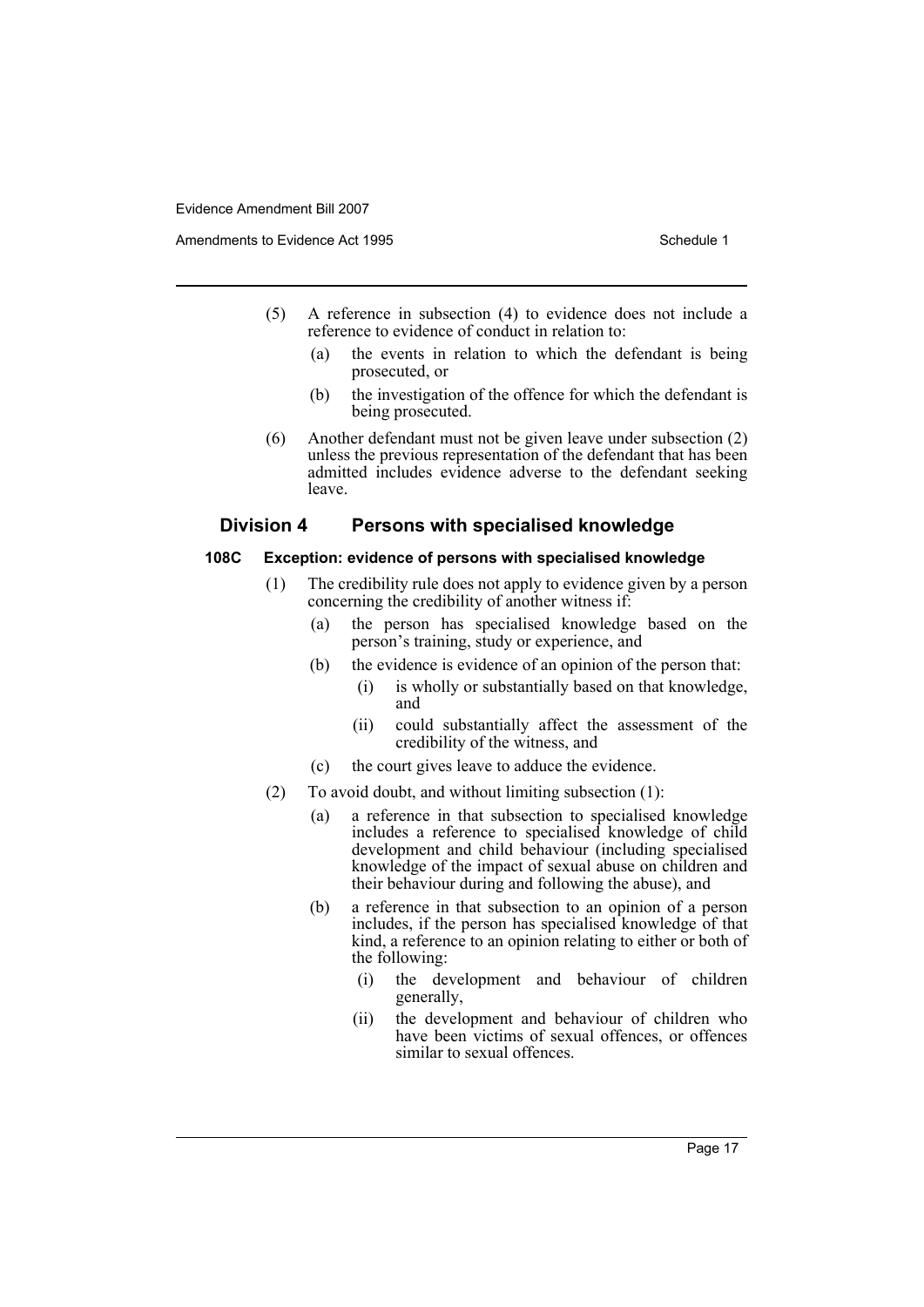Schedule 1 Amendments to Evidence Act 1995

#### **[52] Section 112 Leave required to cross-examine about character of accused or co-accused**

Omit "is not to be". Insert instead "must not be".

# **[53] Section 114 Exclusion of visual identification evidence**

Omit "a lawyer" from section 114 (5) wherever occurring. Insert instead "an Australian legal practitioner or legal counsel".

## **[54] Section 117 Definitions**

Omit paragraph (a) from the definition of *client* in section 117 (1). Insert instead:

> (a) a person or body who engages a lawyer to provide legal services or who employs a lawyer (including under a contract of service),

# **[55] Section 117 (1), definition of "lawyer"**

Omit the definition. Insert instead:

*lawyer* means:

- (a) an Australian lawyer, and
- (b) an Australian-registered foreign lawyer, and
- (c) an overseas-registered foreign lawyer or a natural person who, under the law of a foreign country, is permitted to engage in legal practice in that country, and
- (d) an employee or agent of a lawyer referred to in paragraph  $(a)$ ,  $(b)$  or  $(c)$ .

# **[56] Section 118 Legal advice**

Omit "client or a lawyer" from section 118 (c).

Insert instead "client, lawyer or another person".

#### **[57] Section 122**

Omit the section. Insert instead:

# **122 Loss of client legal privilege: consent and related matters**

- (1) This Division does not prevent the adducing of evidence given with the consent of the client or party concerned.
- (2) Subject to subsection (5), this Division does not prevent the adducing of evidence if the client or party concerned has acted in a way that is inconsistent with the client or party objecting to the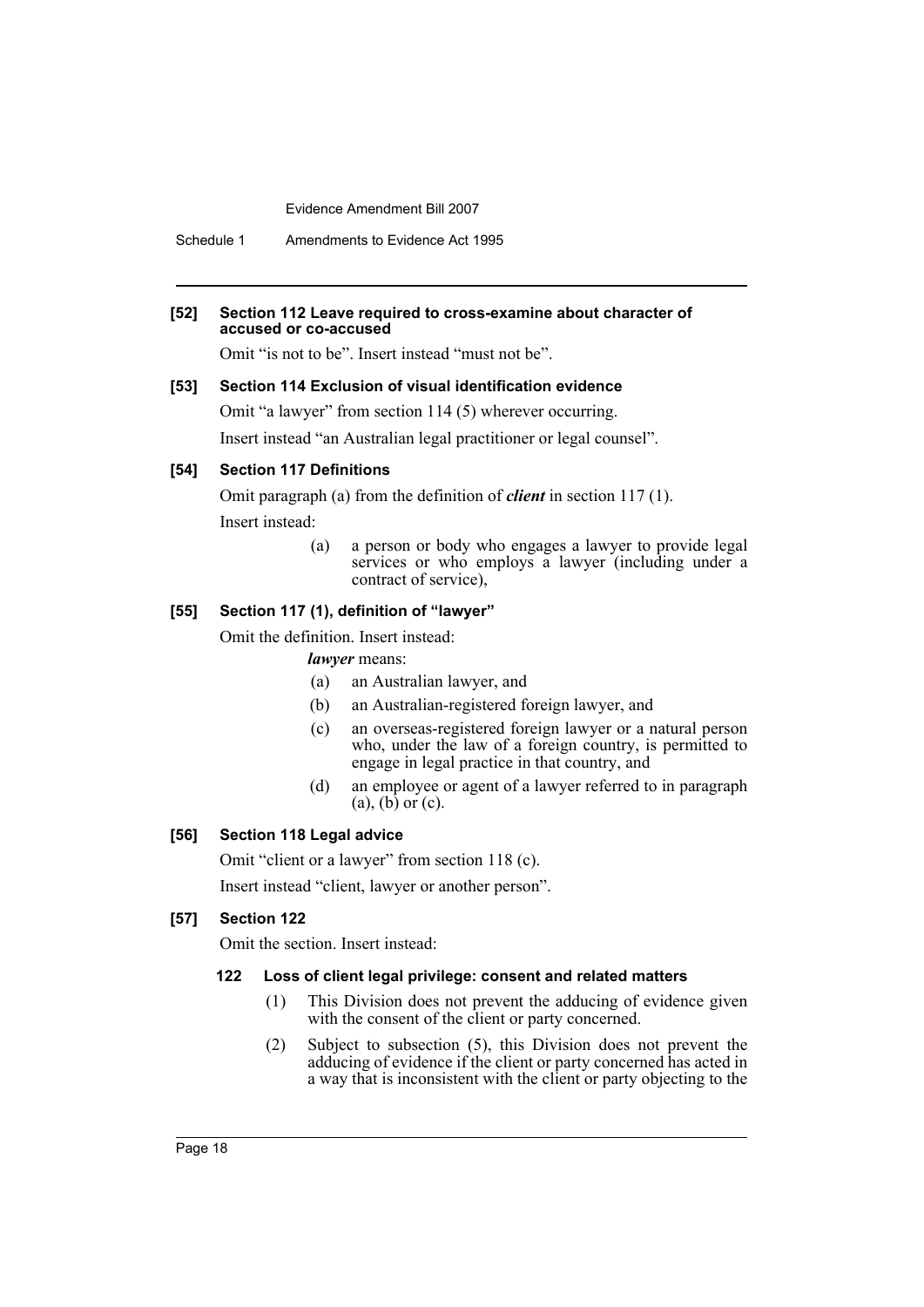adducing of the evidence because it would result in a disclosure of a kind referred to in section 118, 119 or 120.

- (3) Without limiting subsection (2), a client or party is taken to have so acted if:
	- (a) the client or party knowingly and voluntarily disclosed the substance of the evidence to another person, or
	- (b) the substance of the evidence has been disclosed with the express or implied consent of the client or party.
- (4) The reference in subsection (3) (a) to a knowing and voluntary disclosure does not include a reference to a disclosure by a person who was, at the time of the disclosure, an employee or agent of the client or party, or of a lawyer of the client or party, unless the employee or agent was authorised by the client, party or lawyer to make the disclosure.
- (5) A client or party is not taken to have acted in a manner inconsistent with the client or party objecting to the adducing of the evidence merely because:
	- (a) the substance of the evidence has been disclosed:
		- (i) in the course of making a confidential communication or preparing a document, or
		- (ii) as a result of duress or deception, or
		- (iii) under compulsion of law, or
		- (iv) if the client or party is a body established by, or a person holding an office under, an Australian law to the Minister, or the Minister of the Commonwealth, the State or Territory, Commonwealth, the State or administering the law, or part of the law, under which the body is established or the office is held, or
	- (b) of a disclosure by a client to another person if the disclosure concerns a matter in relation to which the same lawyer is providing, or is to provide, professional legal services to both the client and the other person, or
	- (c) of a disclosure to a person with whom the client or party had, at the time of the disclosure, a common interest relating to the proceeding or an anticipated or pending proceeding in an Australian court or a foreign court.
- (6) This Division does not prevent the adducing of evidence of a document that a witness has used to try to revive the witness's memory about a fact or opinion or has used as mentioned in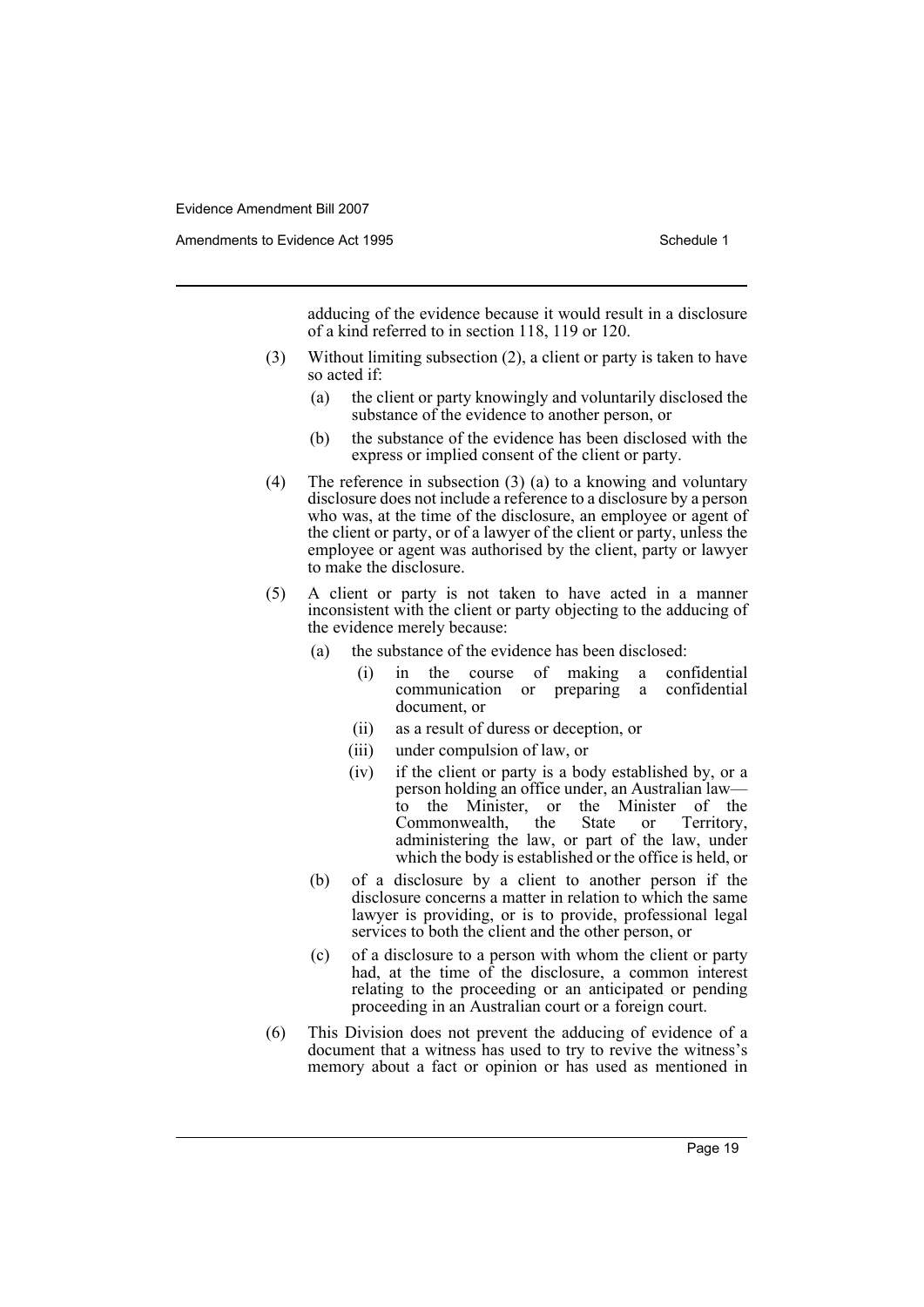Schedule 1 Amendments to Evidence Act 1995

section 32 (Attempts to revive memory in court) or 33 (Evidence given by police officers).

# **[58] Part 3.10, Division 1A**

Omit the note under the heading to the Division.

#### **[59] Section 126A Definitions**

Insert after the definition of *protected confidence* in section 126A (1):

**Note.** This definition differs from the corresponding definition in section 126A (1) of the Commonwealth Act, which is limited to communications to journalists.

## **[60] Section 126F Application of Division**

Insert after section 126F (3):

**Note.** The Commonwealth Act does not include this subsection.

## **[61] Section 128**

Omit the section. Insert instead:

#### **128 Privilege in respect of self-incrimination in other proceedings**

- (1) This section applies if a witness objects to giving particular evidence, or evidence on a particular matter, on the ground that the evidence may tend to prove that the witness:
	- (a) has committed an offence against or arising under an Australian law or a law of a foreign country, or
	- (b) is liable to a civil penalty.
- (2) The court must determine whether or not there are reasonable grounds for the objection.
- (3) If the court determines that there are reasonable grounds for the objection, the court is to inform the witness:
	- (a) that the witness need not give the evidence unless required by the court to do so under subsection (4), and
	- (b) that the court will give a certificate under this section if:
		- (i) the witness willingly gives the evidence without being required to do so under subsection (4), or
		- (ii) the witness gives the evidence after being required to do so under subsection (4), and
	- (c) of the effect of such a certificate.
- (4) The court may require the witness to give the evidence if the court is satisfied that: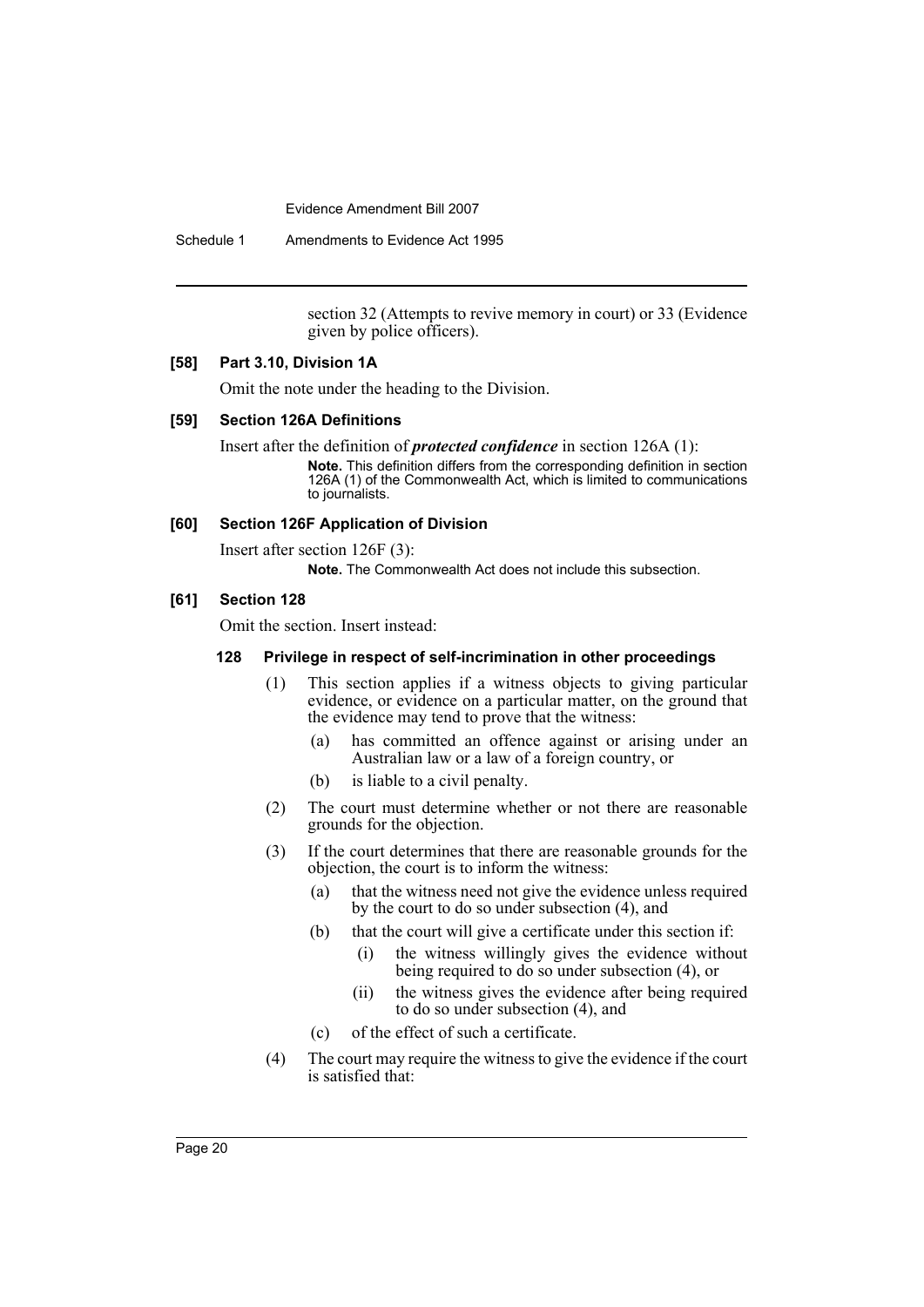Amendments to Evidence Act 1995 Schedule 1

- (a) the evidence does not tend to prove that the witness has committed an offence against or arising under, or is liable to a civil penalty under, a law of a foreign country, and
- (b) the interests of justice require that the witness give the evidence.
- (5) If the witness either willingly gives the evidence without being required to do so under subsection (4), or gives it after being required to do so under that subsection, the court must cause the witness to be given a certificate under this section in respect of the evidence.
- (6) The court is also to cause a witness to be given a certificate under this section if:
	- (a) the objection has been overruled, and
	- (b) after the evidence has been given, the court finds that there were reasonable grounds for the objection.
- (7) In any proceeding in a NSW court or before any person or body authorised by a law of this State, or by consent of parties, to hear, receive and examine evidence:
	- (a) evidence given by a person in respect of which a certificate under this section has been given, and
	- (b) any information, document or thing obtained as a direct or indirect consequence of the person having given evidence,

cannot be used against the person. However, this does not apply to a criminal proceeding in respect of the falsity of the evidence. **Note.** This subsection differs from section 128 (7) of the Commonwealth Act. The Commonwealth provision refers to an "Australian Court" instead of a "NSW court".

- (8) Subsection (7) has effect despite any challenge, review, quashing or calling into question on any ground of the decision to give, or the validity of, the certificate concerned.
- (9) If a defendant in a criminal proceeding for an offence is given a certificate under this section, subsection (7) does not apply in a proceeding that is a retrial of the defendant for the same offence or a trial of the defendant for an offence arising out of the same facts that gave rise to that offence.
- (10) In a criminal proceeding, this section does not apply in relation to the giving of evidence by a defendant, being evidence that the defendant:
	- (a) did an act the doing of which is a fact in issue, or
	- (b) had a state of mind the existence of which is a fact in issue.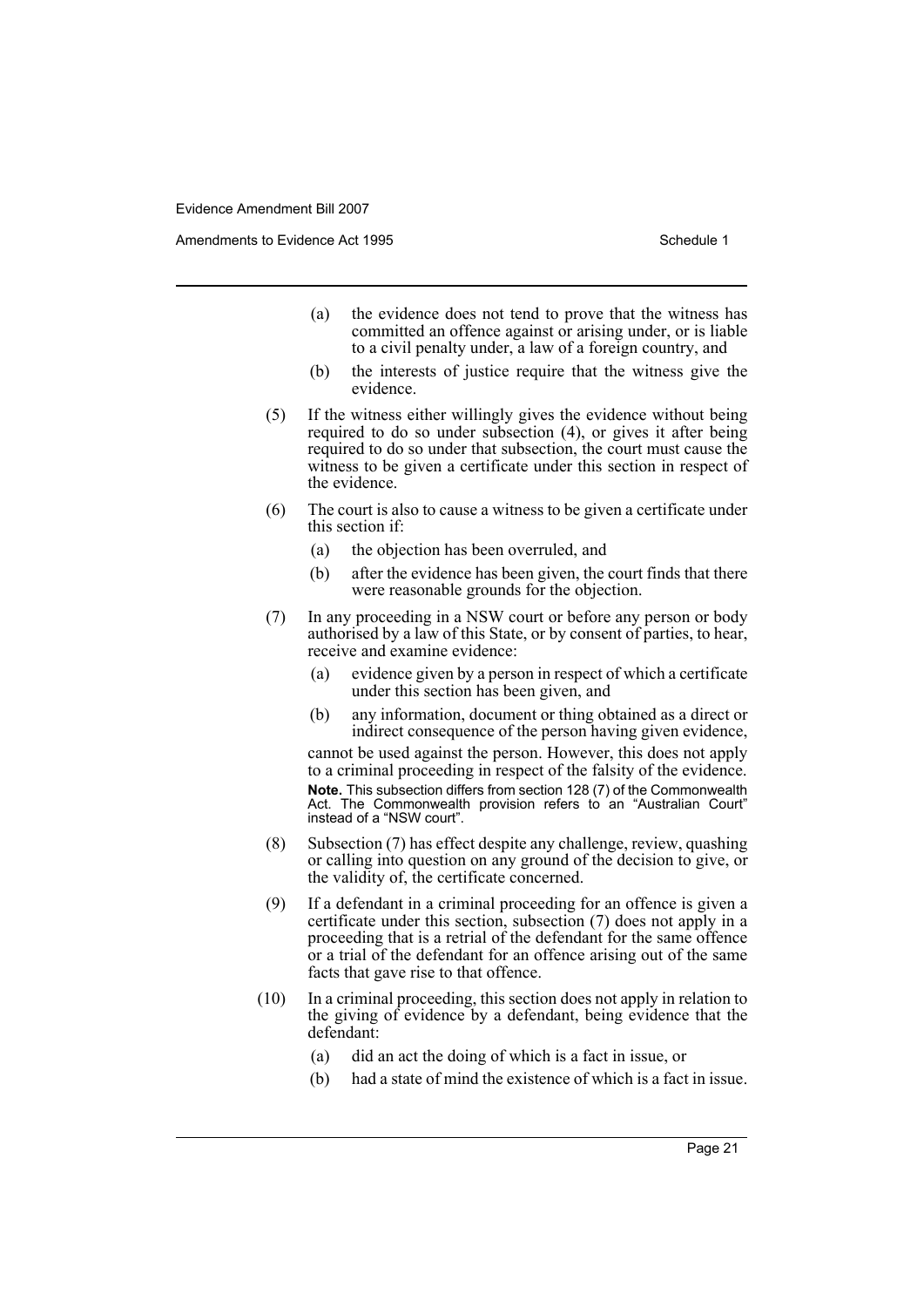Schedule 1 Amendments to Evidence Act 1995

(11) A reference in this section to doing an act includes a reference to failing to act.

# **Notes.**

- <sup>1</sup> Bodies corporate cannot claim this privilege. See section 187.
- <sup>2</sup> Clause 3 of Part 2 of the Dictionary sets out what is a civil penalty.<br><sup>3</sup> The Commonwealth Ast includes authorations to give effect to
- The Commonwealth Act includes subsections to give effect to certificates in relation to self-incriminating evidence under the NSW Act in proceedings in federal and ACT courts and in prosecutions for Commonwealth and ACT offences.
- <sup>4</sup> Subsections (8) and (9) were inserted as a response to the decision of the High Court of Australia in *Cornwell v The Queen* [2007] HCA 12 (22 March 2007).

#### **[62] Section 128A**

Insert after section 128:

#### **128A Privilege in respect of self-incrimination—exception for certain orders etc**

(1) In this section:

*disclosure order* means an order made by a NSW court in a civil proceeding requiring a person to disclose information as part of, or in connection with, a freezing, search or other order under Part 25 of the *Uniform Civil Procedure Rules 2005* but does not include an order made by a court under the *Proceeds of Crime Act 2002* of the Commonwealth or the *Confiscation of Proceeds of Crime Act 1989* or *Criminal Assets Recovery Act 1990* of New South Wales.

*relevant person* means a person to whom a disclosure order is directed.

- (2) If a relevant person objects to complying with a disclosure order on the grounds that some or all of the information required to be disclosed may tend to prove that the person:
	- (a) has committed an offence against or arising under an Australian law or a law of a foreign country, or
	- (b) is liable to a civil penalty,

the person must:

- (c) disclose so much of the information required to be disclosed to which no objection is taken, and
- (d) prepare an affidavit containing so much of the information required to be disclosed to which objection is taken (the *privilege affidavit*) and deliver it to the court in a sealed envelope, and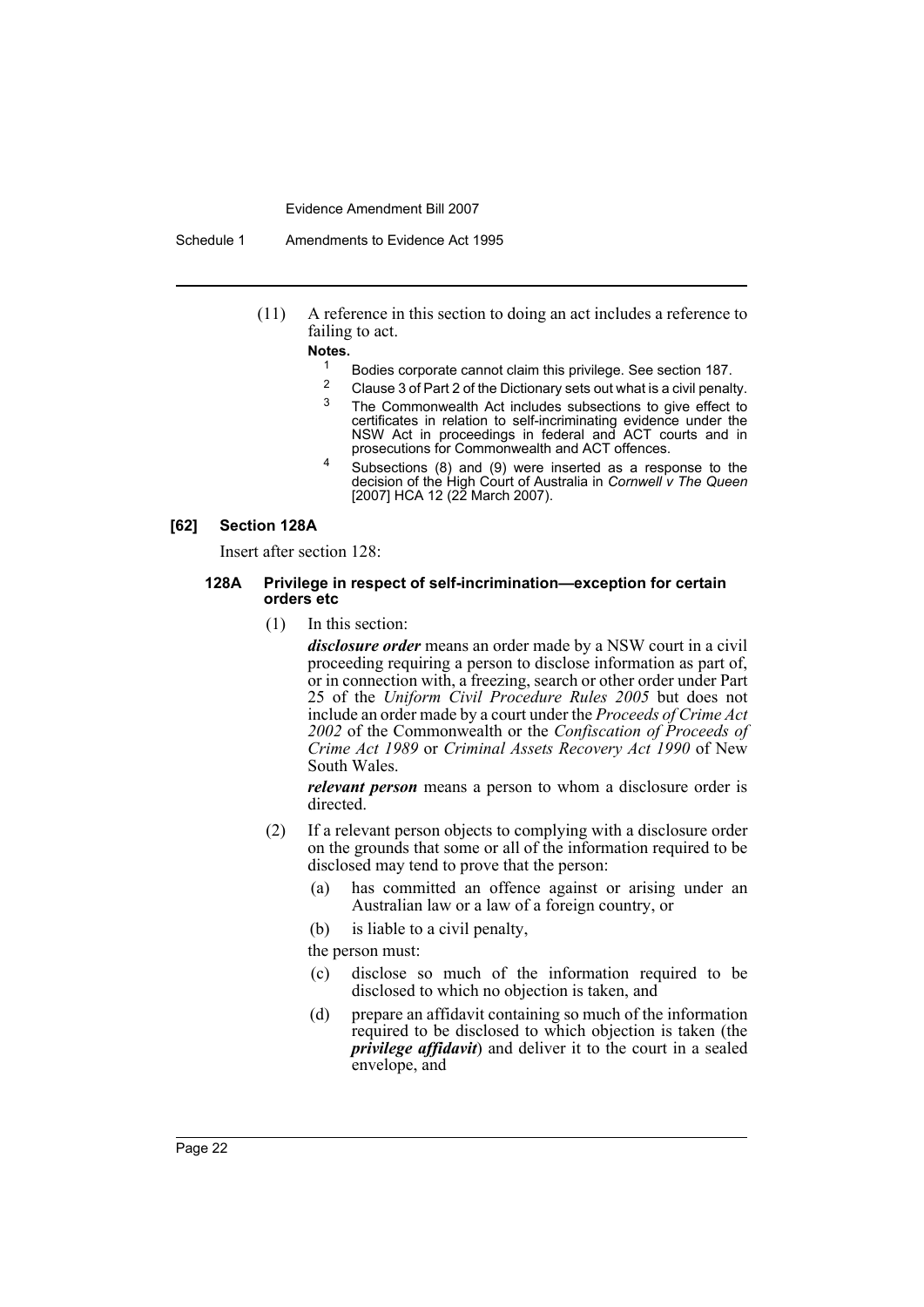Amendments to Evidence Act 1995 Schedule 1

- (e) file and serve on each other party a separate affidavit setting out the basis of the objection.
- (3) The sealed envelope containing the privilege affidavit must not be opened except as directed by the court.
- (4) The court must determine whether or not there are reasonable grounds for the objection.
- (5) Subject to subsection (6), if the court finds that there are reasonable grounds for the objection, the court must not require the information contained in the privilege affidavit to be disclosed and must return it to the relevant person.
- (6) If the court is satisfied that:
	- (a) any information disclosed in the privilege affidavit may tend to prove that the relevant person has committed an offence against or arising under, or is liable to a civil penalty under, an Australian law, and
	- (b) the information does not tend to prove that the relevant person has committed an offence against or arising under, or is liable to a civil penalty under, a law of a foreign country, and
	- (c) the interests of justice require the information to be disclosed,

the court may make an order requiring the whole or any part of the privilege affidavit containing information of the kind referred to in paragraph (a) to be filed and served on the parties.

- (7) If the whole or any part of the privilege affidavit is disclosed (including by order under subsection  $(6)$ ), the court must cause the relevant person to be given a certificate in respect of the information referred to in subsection (6) (a).
- (8) In any proceeding in a NSW court:
	- (a) evidence of information disclosed by a relevant person in respect of which a certificate has been given under this section, and
	- (b) evidence of any information, document or thing obtained as a direct result or indirect consequence of the relevant person having disclosed that information,

cannot be used against the person. However, this does not apply to a criminal proceeding in respect of the falsity of the evidence concerned.

(9) Subsection (8) does not prevent the use against the relevant person of any information disclosed by a document: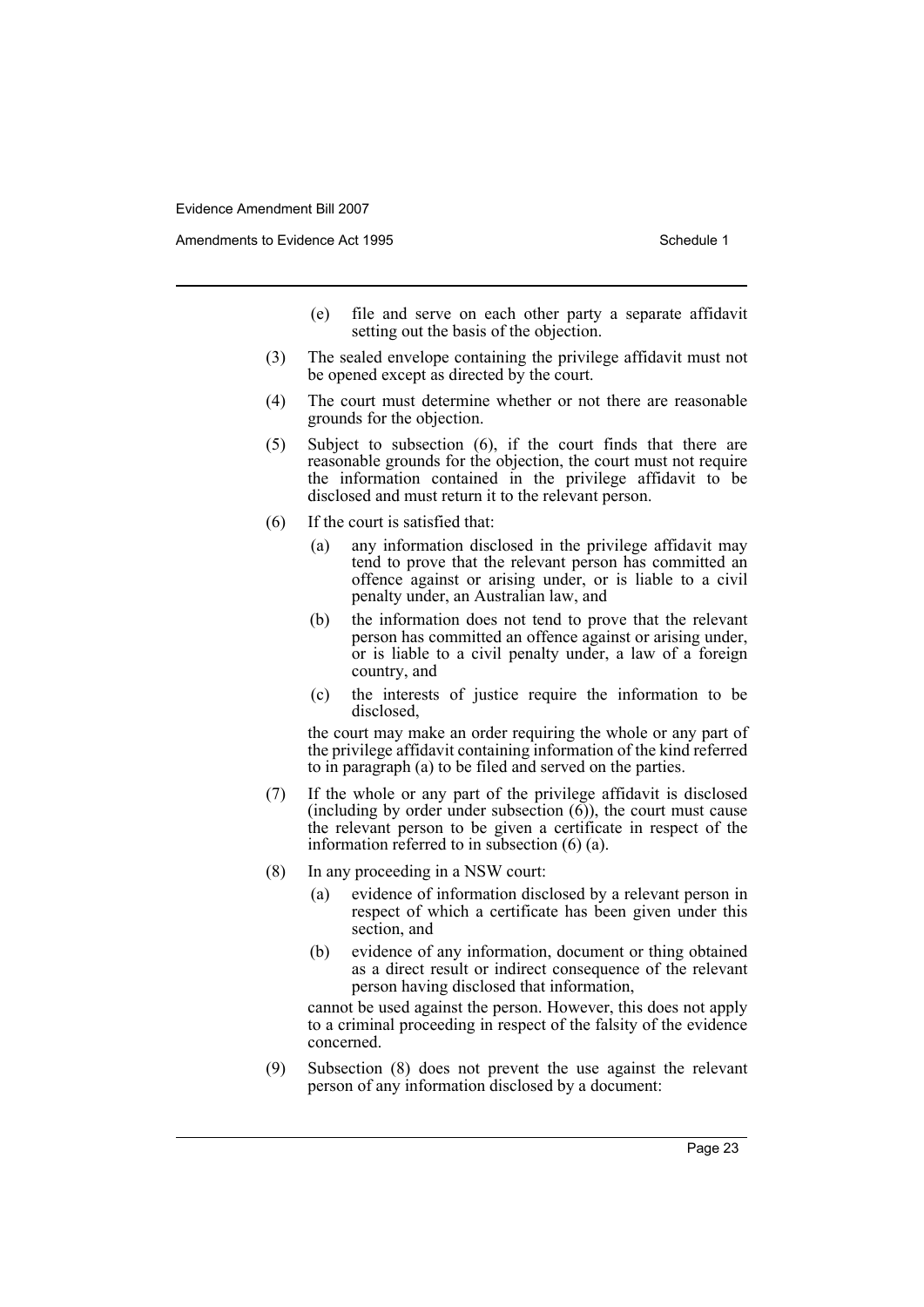Schedule 1 Amendments to Evidence Act 1995

- (a) that is an annexure or exhibit to a privilege affidavit prepared by the person in response to a disclosure order, and
- (b) that was in existence before the order was made.
- (10) Subsection (8) has effect despite any challenge, review, quashing or calling into question on any ground of the decision to give, or the validity of, the certificate concerned.

**Note.** Section 87 of the *Civil Procedure Act 2005* makes provision with respect to protection against self-incrimination in relation to certain matters to which this section does not apply.

## **[63] Section 131A**

Insert before section 132:

## **131A Application of Division to preliminary proceedings of courts**

- (1) If:
	- (a) a person is required by a disclosure requirement to give information, or to produce a document, which would result in the disclosure of a communication, a document or its contents or other information of a kind referred to in Division 1, 1A or 3, and
	- (b) the person objects to giving that information or providing that document,

the court must determine the objection by applying the provisions of this Part (other than sections 123 and 128) with any necessary modifications as if the objection to giving information or producing the document were an objection to the giving or adducing of evidence.

- (2) In this section, *disclosure requirement* means a process or order of a court that requires the disclosure of information or a document and includes the following:
	- (a) a summons or subpoena to produce documents or give evidence,
	- (b) pre-trial discovery,
	- (c) non-party discovery,
	- (d) interrogatories,
	- (e) a notice to produce,
	- (f) a request to produce a document under Division 1 of Part 4.6.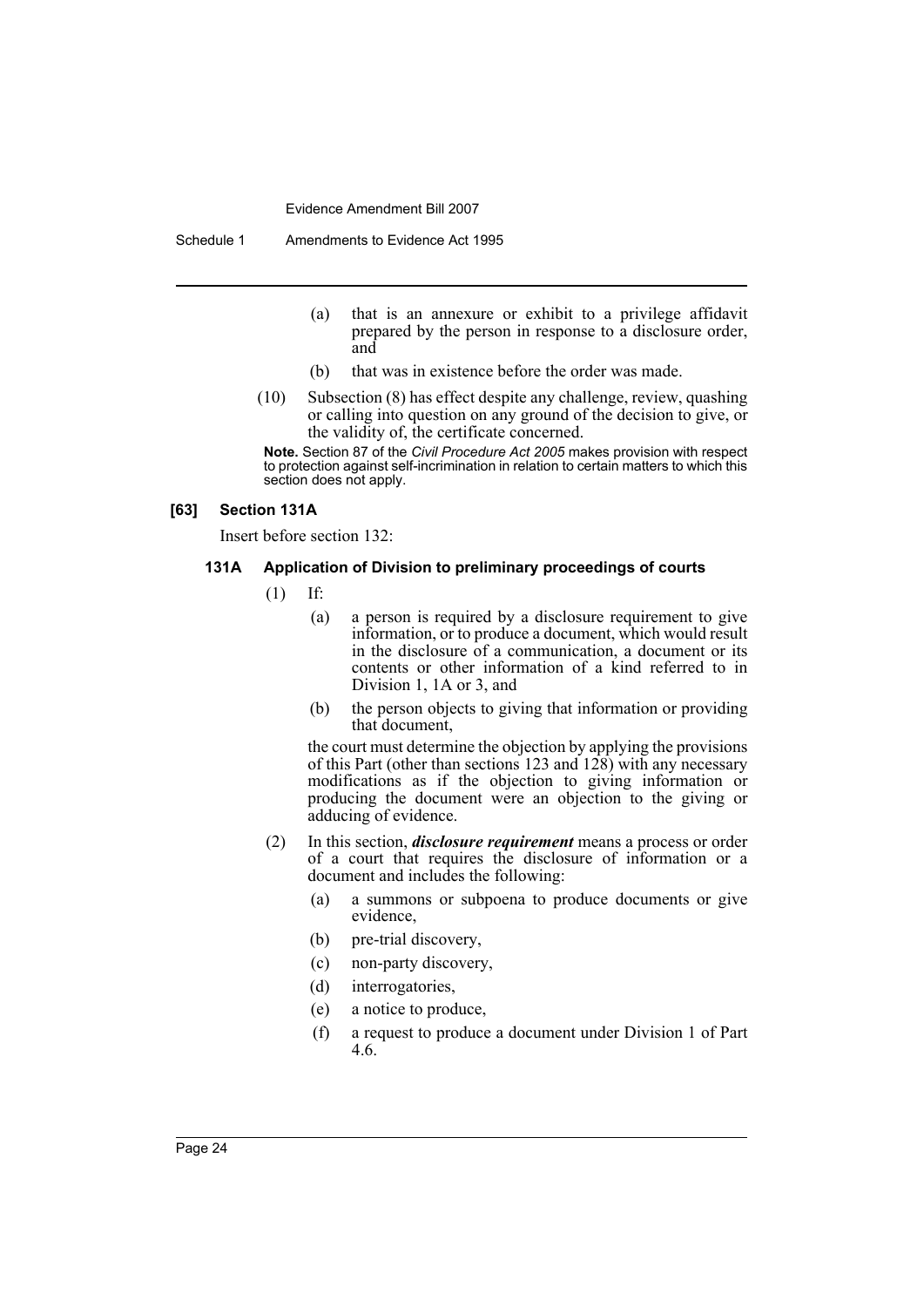Amendments to Evidence Act 1995 Schedule 1

# **[64] Part 3.11, heading**

Omit the heading. Insert instead:

# **Part 3.11 Discretionary and mandatory exclusions**

## **[65] Section 139 Cautioning of persons**

Omit "official questioning" from section 139 (2). Insert instead "questioning".

**[66] Section 148 Evidence of certain acts of justices, Australian lawyers and notaries public** 

Omit "lawyer" where firstly occurring. Insert instead "Australian lawyer".

**[67] Section 148 (a)**

Omit "a lawyer". Insert instead "an Australian lawyer".

# **[68] Section 161**

Omit the section. Insert instead:

## **161 Electronic communications**

- (1) If a document purports to contain a record of an electronic communication other than one referred to in section 162, it is presumed (unless evidence sufficient to raise doubt about the presumption is adduced) that the communication:
	- (a) was sent or made in the form of electronic communication that appears from the document to have been the form by which it was sent or made, and
	- (b) was sent or made by or on behalf of the person by or on whose behalf it appears from the document to have been sent or made, and
	- (c) was sent or made on the day on which, at the time at which and from the place from which it appears from the document to have been sent or made, and
	- (d) was received at the destination to which it appears from the document to have been sent, and
	- (e) if it appears from the document that the sending of the communication concluded at a particular time—was received at that destination at that time.
- (2) A provision of subsection (1) does not apply if:
	- (a) the proceeding relates to a contract, and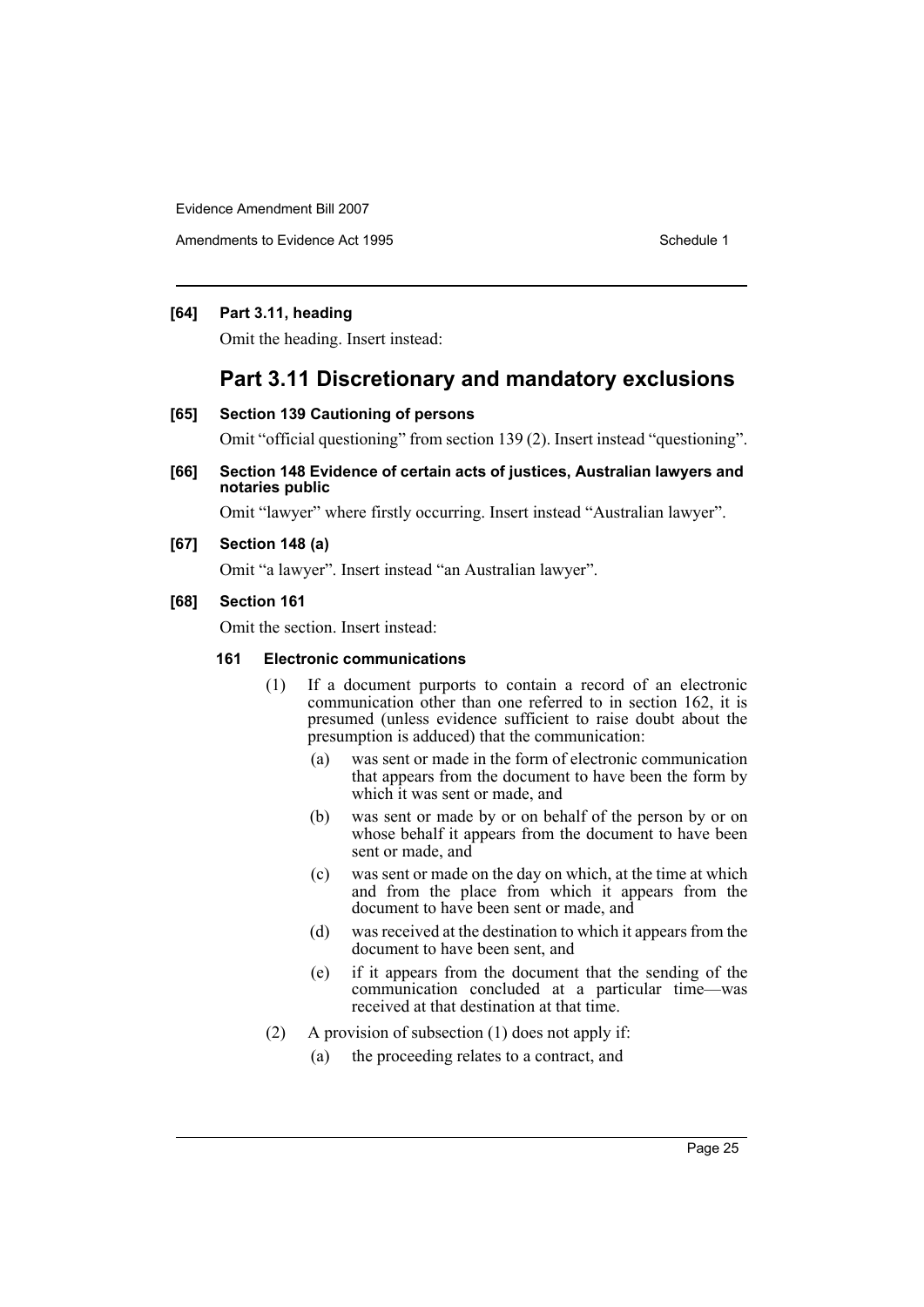Schedule 1 Amendments to Evidence Act 1995

- (b) all the parties to the proceeding are parties to the contract, and
- (c) the provision is inconsistent with a term of the contract.

**Note.** Section 182 of the Commonwealth Act gives section 161 of the Commonwealth Act a wider application in relation to Commonwealth records.

#### **[69] Part 4.5, heading**

Insert "**and information**" after "**Warnings**".

## **[70] Section 165 Unreliable evidence**

Omit "official questioning" from section 165 (1) (f).

Insert instead "questioning by an investigating official".

# **[71] Section 165 (6)**

Omit the subsection. Insert instead:

(6) Subsection (2) does not permit a judge to warn or inform a jury in proceedings before it in which a child gives evidence that the reliability of the child's evidence may be affected by the age of the child. Any such warning or information may be given only in accordance with section 165A (2) and (3).

## **[72] Sections 165A and 165B**

Omit the sections. Insert instead:

#### **165A Warnings in relation to children's evidence**

- (1) A judge in any proceeding in which evidence is given by a child before a jury must not do any of the following:
	- (a) warn the jury, or suggest to the jury, that children as a class are unreliable witnesses,
	- (b) warn the jury, or suggest to the jury, that the evidence of children as a class is inherently less credible or reliable, or requires more careful scrutiny, than the evidence of adults,
	- (c) give a warning, or suggestion to the jury, about the unreliability of the particular child's evidence solely on account of the age of the child,
	- (d) in the case of a criminal proceeding—give a general warning to the jury of the danger of convicting on the uncorroborated evidence of a witness who is a child.
- (2) Subsection (1) does not prevent the judge, at the request of a party, from: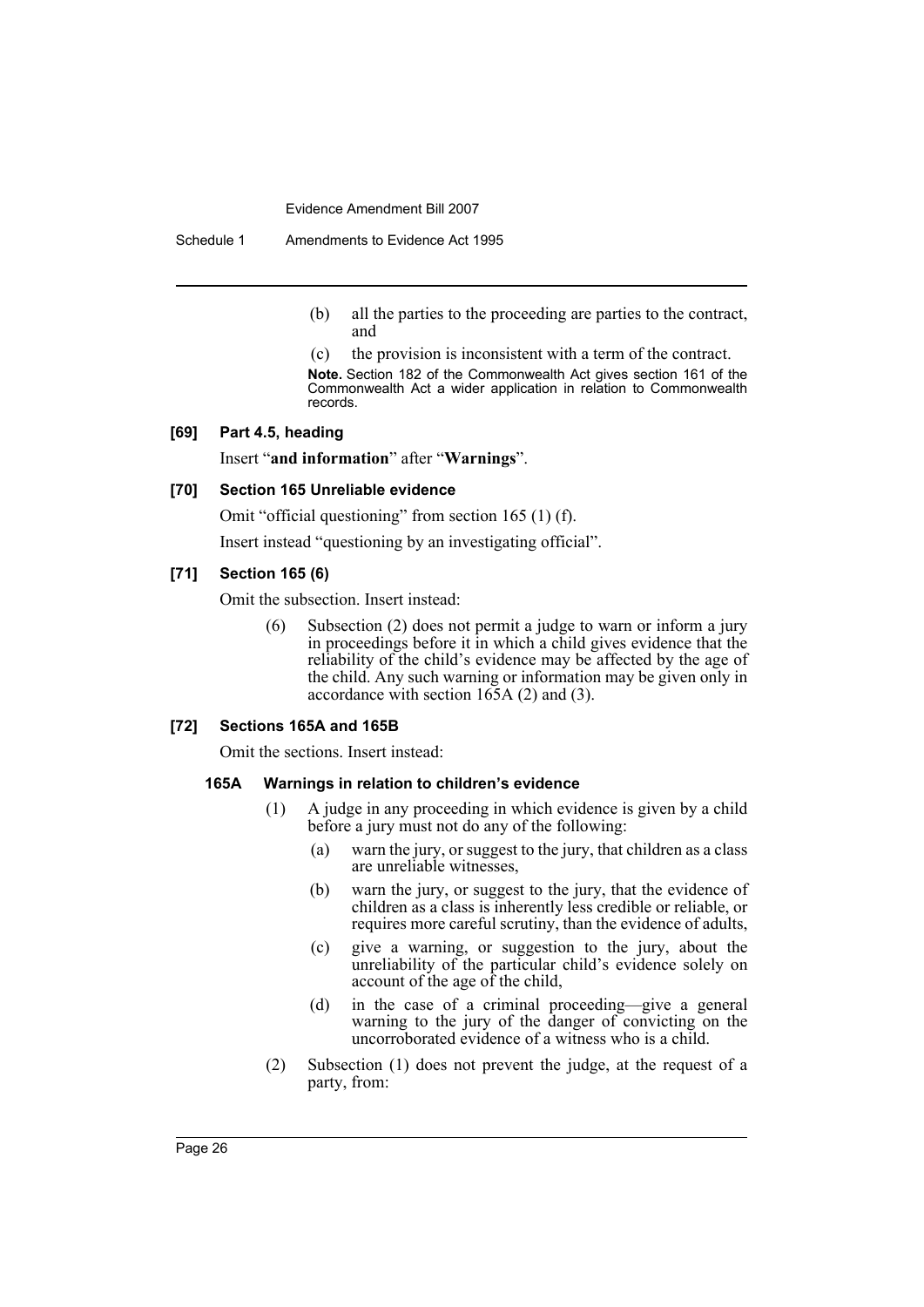- (a) informing the jury that the evidence of the particular child may be unreliable and the reasons why it may be unreliable, and
- (b) warning or informing the jury of the need for caution in determining whether to accept the evidence of the particular child and the weight to be given to it,

if the party has satisfied the court that there are circumstances (other than solely the age of the child) particular to the child that affect the reliability of the child's evidence and that warrant the giving of a warning or the information.

(3) This section does not affect any other power of a judge to give a warning to, or to inform, the jury.

#### **165B Delay in prosecution**

- (1) This section applies in a criminal proceeding in which there is a jury.
- (2) If the court, on application by a party, is satisfied that the defendant has suffered a significant forensic disadvantage because of the consequences of delay, the court must inform the jury of the nature of that disadvantage and the need to take that disadvantage into account when considering the evidence.
- (3) The judge need not comply with subsection (2) if there are good reasons for not doing so.
- (4) It is not necessary that a particular form of words be used in informing the jury of the nature of the significant forensic disadvantage suffered and the need to take that disadvantage into account, but the judge must not in any way suggest to the jury that it would be dangerous or unsafe to convict the defendant solely because of the delay or the forensic disadvantage suffered because of the consequences of the delay.
- (5) The judge must not warn or inform the jury about any forensic disadvantage the defendant may have suffered because of delay except in accordance with this section, but this section does not affect any other power of the judge to give any warning to, or to inform, the jury.
- (6) For the purposes of this section:
	- (a) delay includes delay between the alleged offence and its being reported, and
	- (b) significant forensic disadvantage is not to be regarded as being established by the mere existence of a delay.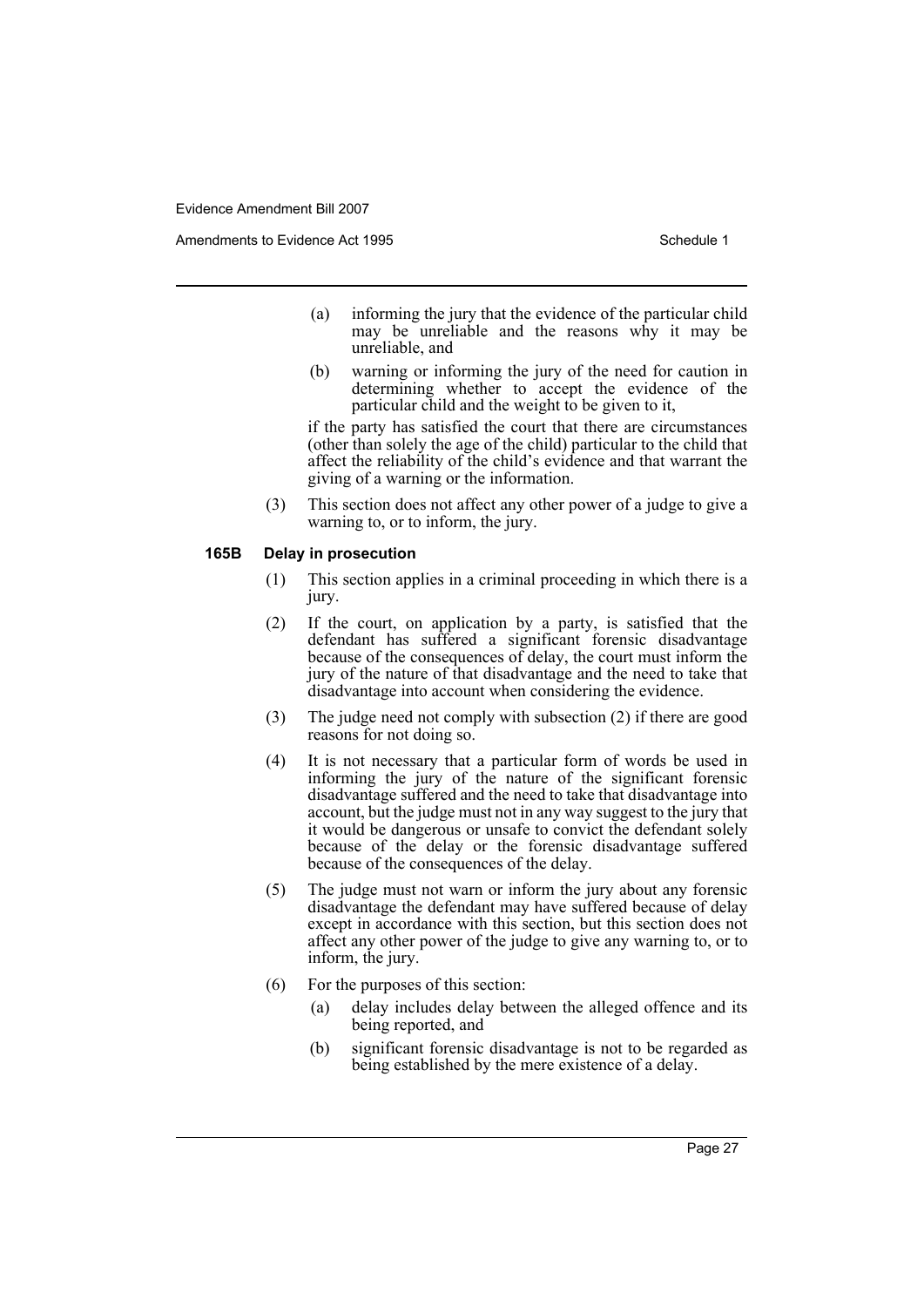Schedule 1 Amendments to Evidence Act 1995

- (7) For the purposes of this section, the factors that may be regarded as establishing a *significant forensic disadvantage* include, but are not limited to, the following:
	- (a) the fact that any potential witnesses have died or are not able to be located,
	- (b) the fact that any potential evidence has been lost or is otherwise unavailable.

## **[73] Section 184 Accused may admit matters and give consents**

Omit ", if advised to do so by his or her lawyer".

## **[74] Section 184 (2)**

Insert at the end of section 184:

- (2) A defendant's admission or consent is not effective for the purposes of subsection (1) unless:
	- (a) the defendant has been advised to do so by his or her Australian legal practitioner or legal counsel, or
	- (b) the court is satisfied that the defendant understands the consequences of making the admission or giving the consent.

# **[75] Section 189 The voir dire**

Omit "Section 128 (8)" from section 189 (6). Insert instead "Section 128 (10)".

# **[76] Section 191 Agreements as to facts**

Omit "lawyers" from section 191 (3) (a).

Insert instead "Australian legal practitioners, legal counsel or prosecutors".

## **[77] Section 192A**

Insert after section 192:

# **192A Advance rulings and findings**

Where a question arises in any proceedings, being a question about:

- (a) the admissibility or use of evidence proposed to be adduced, or
- (b) the operation of a provision of this Act or another law in relation to evidence proposed to be adduced, or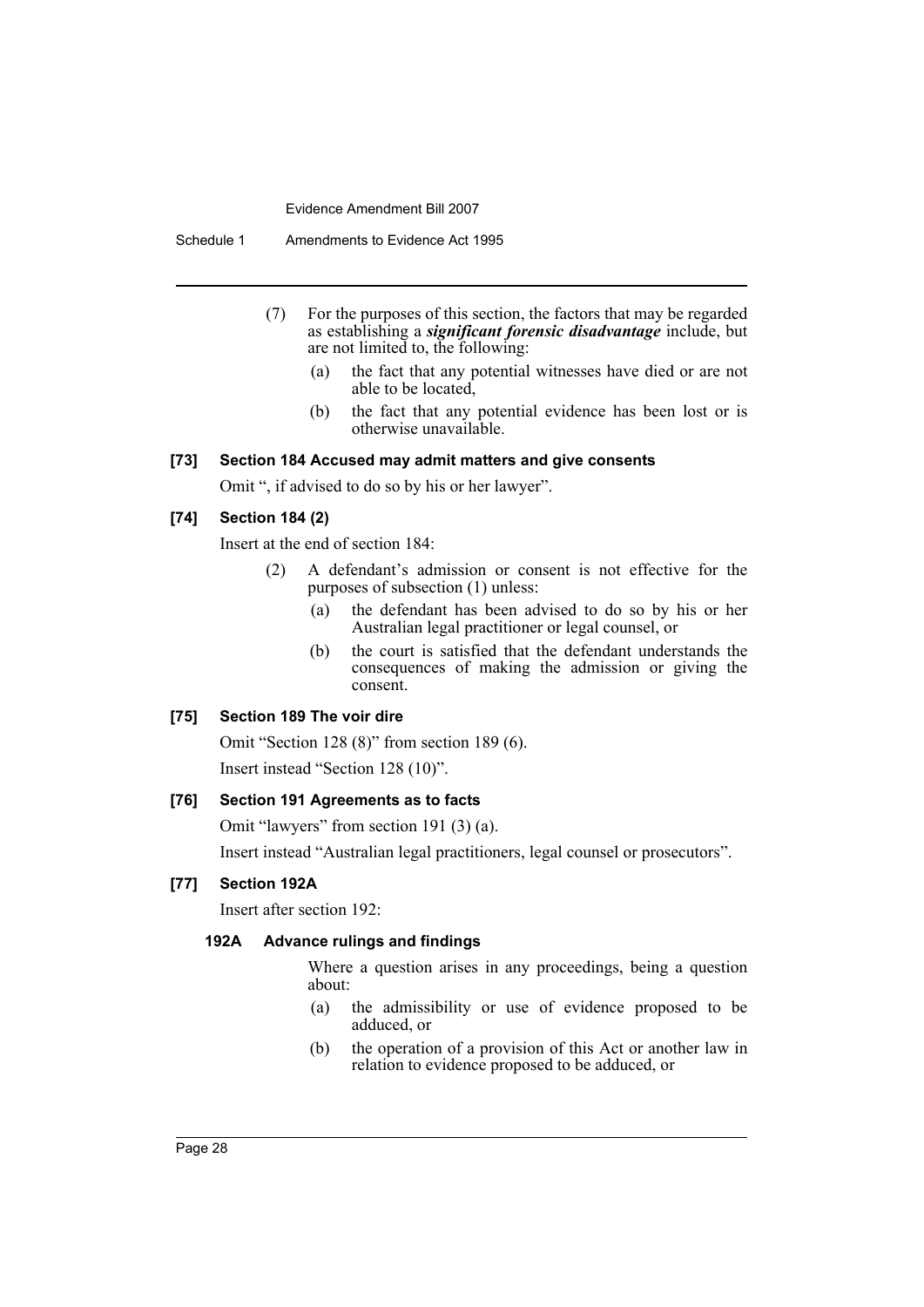Amendments to Evidence Act 1995 Schedule 1

(c) the giving of leave, permission or direction under section 192,

the court may, if it considers it to be appropriate to do so, give a ruling or make a finding in relation to the question before the evidence is adduced in the proceedings.

#### **[78] Section 198**

Insert after section 197:

## **198 Savings, transitional and other provisions**

Schedule 2 has effect.

## **[79] Schedule 2**

Insert after Schedule 1:

# **Schedule 2 Savings, transitional and other provisions**

(Section 198)

# **Part 1 Preliminary**

**Note.** The Commonwealth Act does not include an equivalent provision to Schedule 2. There are provisions to the same effect as Part 2 of Schedule 2 in the *Evidence (Transitional Provisions and Consequential Amendments) Act 1995* of the Commonwealth.

#### **1 Regulations**

(1) The regulations may contain provisions of a savings or transitional nature consequent on the enactment of the following Acts:

this Act

*Evidence on Commission Act 1995*

*Evidence Amendment Act 2007*

- (2) Any such provision may, if the regulations so provide, take effect from the date of assent to the Act concerned or a later date.
- (3) To the extent to which any such provision takes effect from a date that is earlier than the date of its publication in the Gazette, the provision does not operate so as:
	- (a) to affect, in a manner prejudicial to any person (other than the State or an authority of the State), the rights of that person existing before the date of its publication, or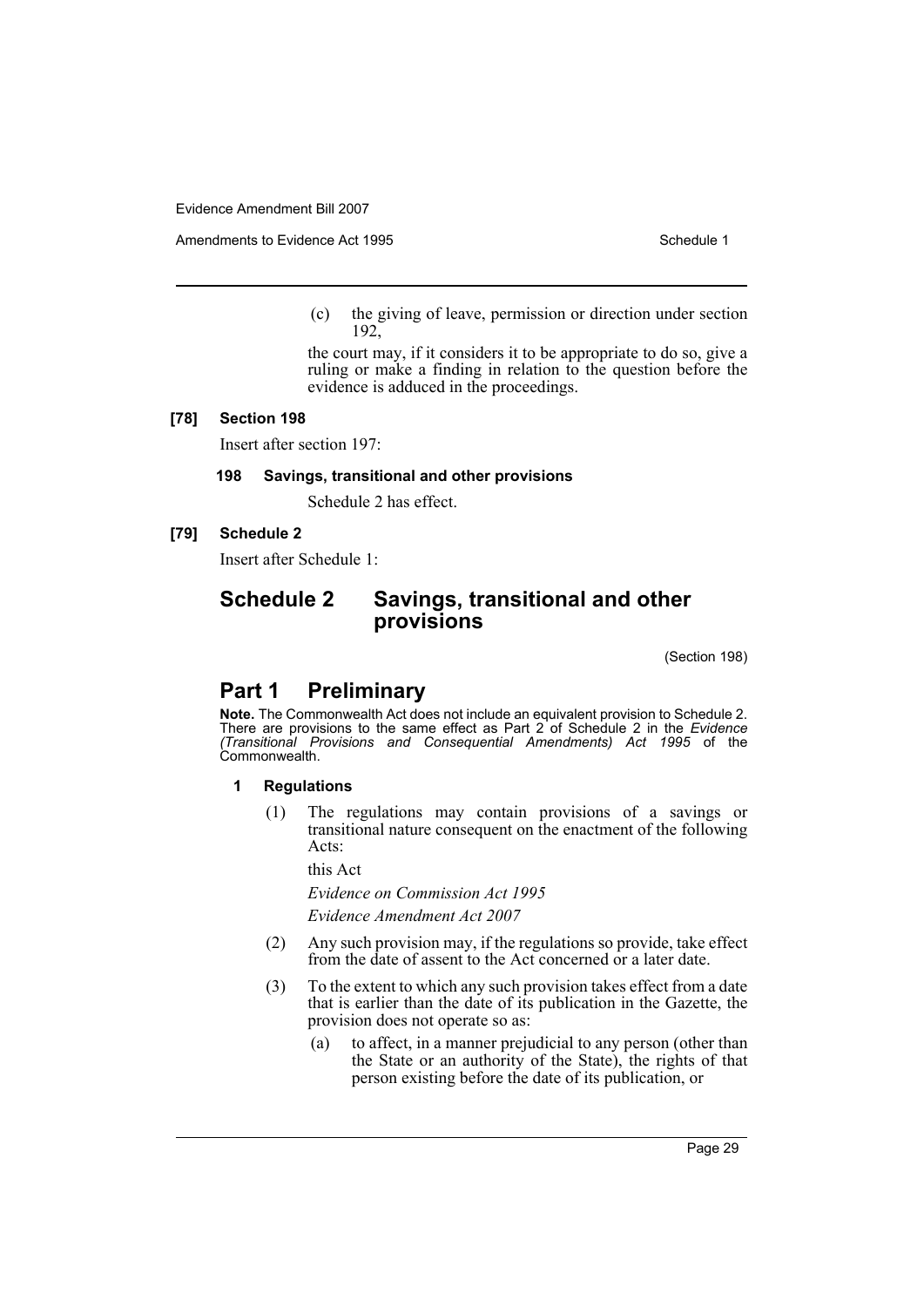Schedule 1 Amendments to Evidence Act 1995

- (b) to impose liabilities on any person (other than the State or an authority of the State) in respect of anything done or omitted to be done before the date of its publication.
- (4) Regulations made as referred to in subclause (1) may have effect despite the terms of any savings or transitional provision contained in this Schedule, if the regulations so provide.

# **[80] Schedule 2**

Insert after Part 2 (as to be inserted by Schedule 2.4):

# **Part 3 Provisions consequent on the enactment of the Evidence Amendment Act 2007**

## **16 Definition**

In this Part:

*the amending Act* means the *Evidence Amendment Act 2007*.

#### **17 Proceedings already begun**

- (1) Subject to this Part, an amendment made to this Act by the amending Act does not apply in relation to proceedings the hearing of which began before the commencement of the amendment.
- (2) This Act, as in force immediately before the commencement of the amendment, continues to apply in relation to proceedings the hearing of which began before that commencement.

#### **18 Admissions**

- (1) The amendment made by the amending Act to section 85 does not apply in relation to admissions made before the commencement of the amendment.
- (2) That section, as in force immediately before the commencement of the amendment, continues to apply in relation to admissions made before that commencement.

#### **19 Failure or refusal to answer questions etc**

- (1) The amendment made by the amending Act to section 89 does not apply in relation to any failure or refusal, before the commencement of the amendment:
	- (a) to answer one or more questions, or
	- (b) to respond to a representation.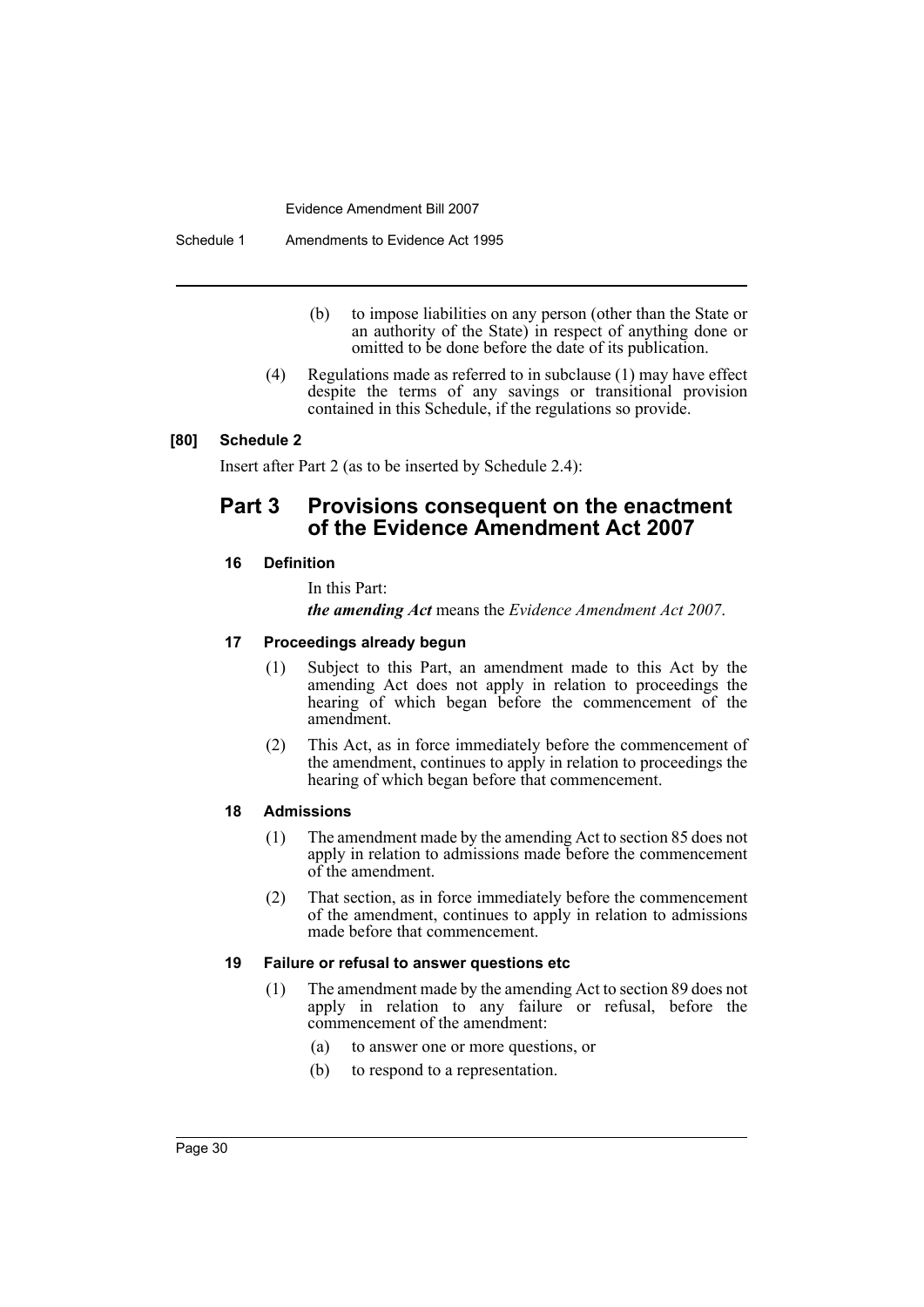Amendments to Evidence Act 1995 Schedule 1

(2) That section, as in force immediately before the commencement of the amendment, continues to apply in relation to any such refusal or failure before that commencement.

# **20 Prior operation of notice provisions**

If, before the commencement of an amendment made to section 97 or 98 by the amending Act, a notice of the kind referred to in section 97 or 98 is given:

- (a) in the circumstances provided for in the section concerned, and
- (b) in accordance with such requirements (if any) as would apply to the giving of the notice under that section after that commencement,

the notice is taken to have been given under that section as in force after that commencement.

# **21 Disclosure orders**

Section 128A, as inserted by the amending Act, does not apply in relation to any order made before the commencement of that section.

#### **22 Disclosure requirements**

Section 131A, as inserted by the amending Act, does not apply in relation to any disclosure requirement made before the commencement of that section.

# **[81] Dictionary**

Insert in alphabetical order in Part 1:

*Australian lawyer* has the meaning it has in the *Legal Profession Act 2004*.

*Australian legal practitioner* has the meaning it has in the *Legal Profession Act 2004*.

*Australian practising certificate* has the meaning it has in the *Legal Profession Act 2004*.

*Australian-registered foreign lawyer* has the meaning it has in the *Legal Profession Act 2004*.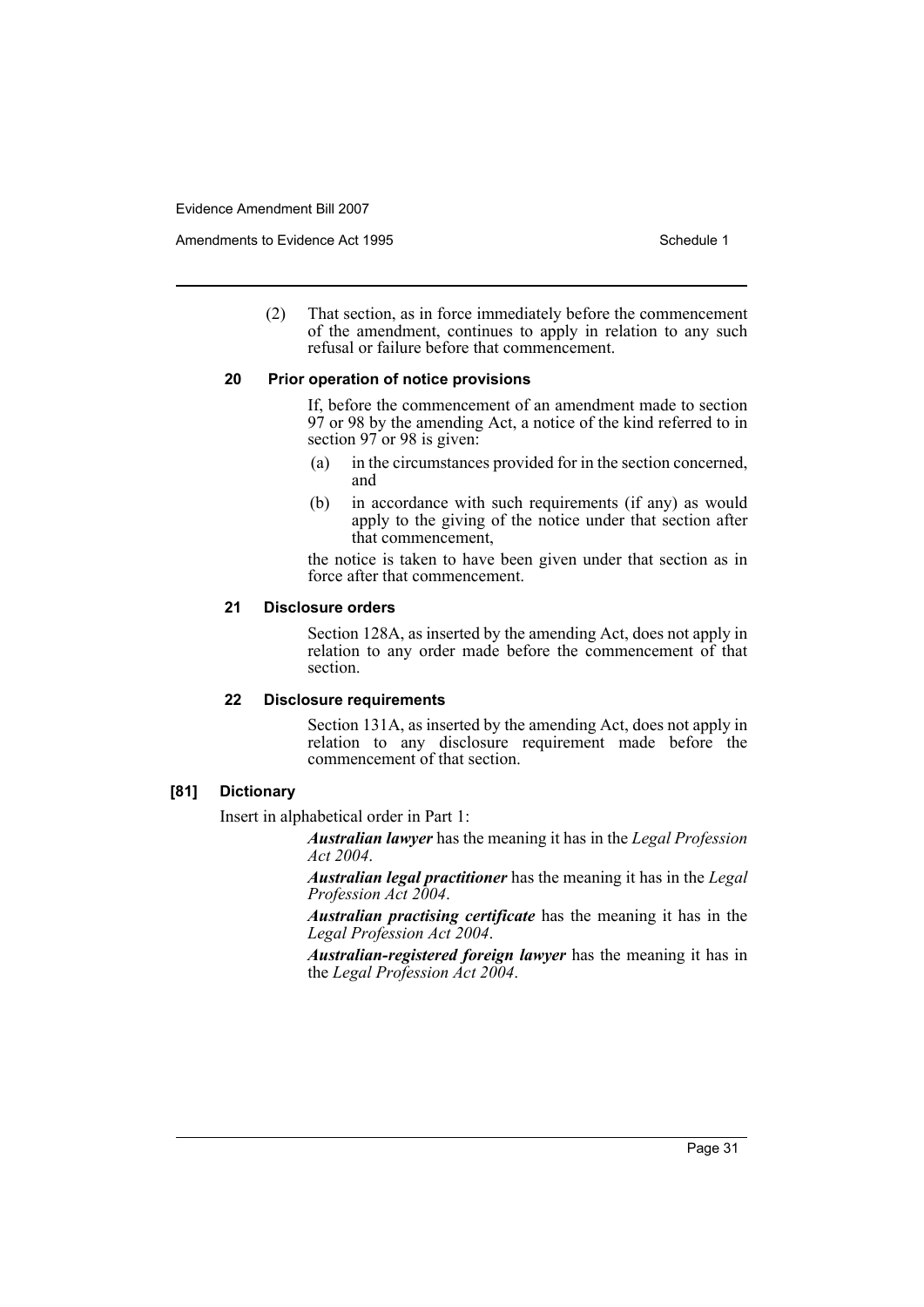Schedule 1 Amendments to Evidence Act 1995

*legal counsel* means an Australian lawyer employed in or by a government agency or other body who by law is exempted from holding an Australian practising certificate, or who does not require an Australian practising certificate, to engage in legal practice in the course of that employment.

**Note.** Examples of legal counsel are in-house counsel and government solicitors.

*overseas-registered foreign lawyer* has the meaning it has in Part 2.7 of the *Legal Profession Act 2004*.

## **[82] Dictionary, Part 1**

Insert in alphabetical order:

*credibility evidence* is defined in section 101A.

## **[83] Dictionary, Part 1, definition of "de facto spouse"**

Omit the definition. Insert instead:

*de facto partner* is defined in clause 11 of Part 2 of this Dictionary.

# **[84] Dictionary, Part 1**

Insert in alphabetical order:

*electronic communication* has the same meaning as it has in the *Electronic Transactions Act 2000*.

# **[85] Dictionary, Part 1**

Omit the definition of *lawyer*.

## **[86] Dictionary, Part 1**

Omit "(including such a court exercising federal jurisdiction)" from the definition of *NSW court*.

# **[87] Dictionary, Part 1, definition of "official questioning"**

Omit the definition.

# **[88] Dictionary, Part 1**

Insert in alphabetical order:

*prosecutor* means a person who institutes or is responsible for the conduct of a prosecution.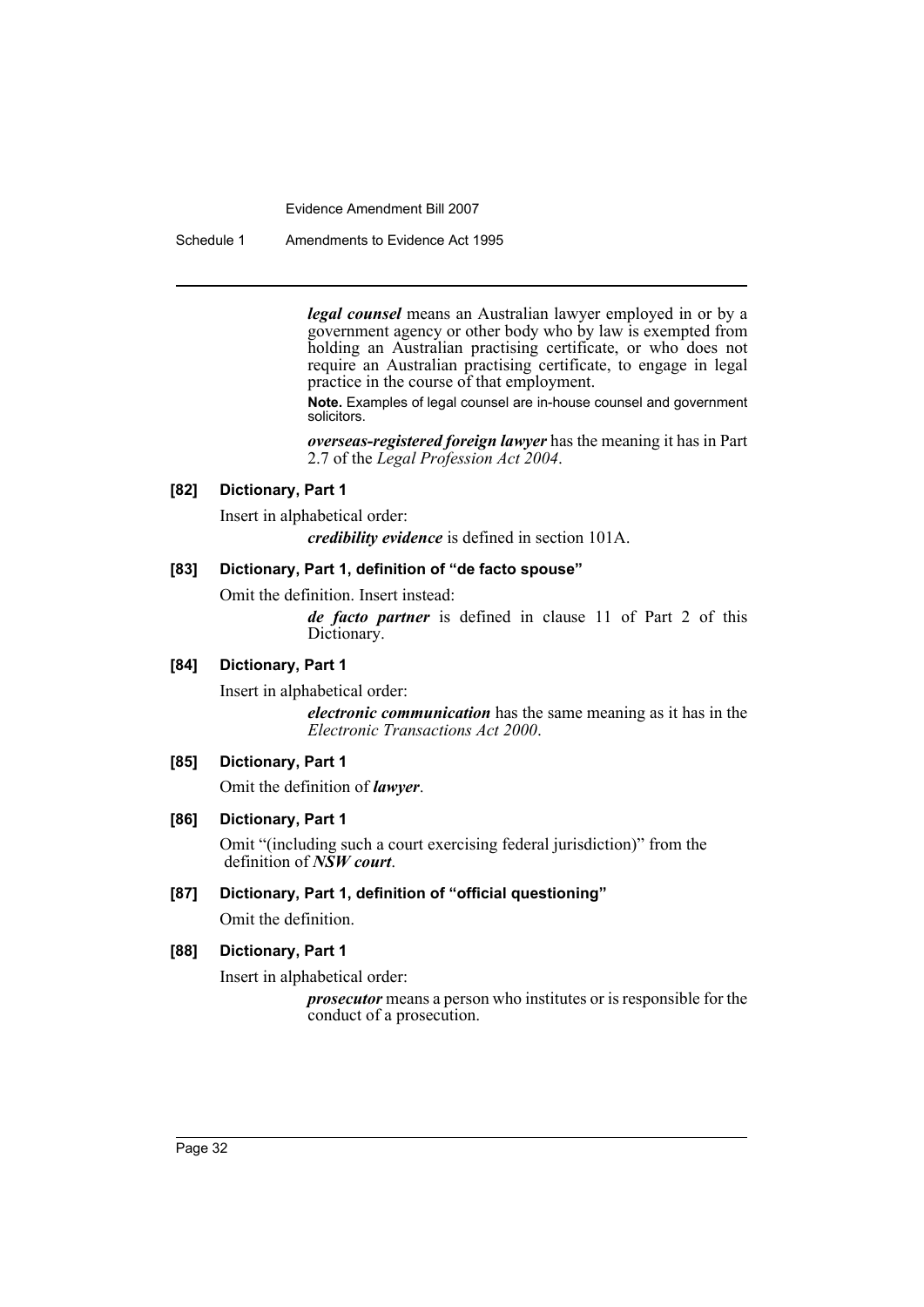Amendments to Evidence Act 1995 Schedule 1

# **[89] Dictionary, Part 1**

Insert in alphabetical order:

*traditional laws and customs* of an Aboriginal or Torres Strait Islander group (including a kinship group) includes any of the traditions, customary laws, customs, observances, practices, knowledge and beliefs of the group.

## **[90] Dictionary, Part 2**

Insert at the end of the Part:

## **11 References to de facto partners**

- (1) A reference in this Act to a de facto partner of a person is a reference to a person who is in a de facto relationship with the person.
- (2) A person is in a de facto relationship with another person if the two persons have a relationship as a couple and are not legally married.
- (3) In determining whether two persons are in a de facto relationship, all the circumstances of the relationship are to be taken into account, including such of the following matters as are relevant in the circumstances of the particular case:
	- (a) the duration of the relationship,
	- (b) the nature and extent of their common residence,
	- (c) the degree of financial dependence or interdependence, and any arrangements for financial support, between them,
	- (d) the ownership, use and acquisition of their property,
	- (e) the degree of mutual commitment to a shared life,
	- (f) the care and support of children,
	- (g) the reputation and public aspects of the relationship.
- (4) No particular finding in relation to any circumstance is to be regarded as necessary in deciding whether two persons have a relationship as a couple.
- (5) For the purposes of subclause (3), the following matters are irrelevant:
	- (a) whether the persons are different sexes or the same sex,
	- (b) whether either of the persons is legally married to someone else or in another de facto relationship.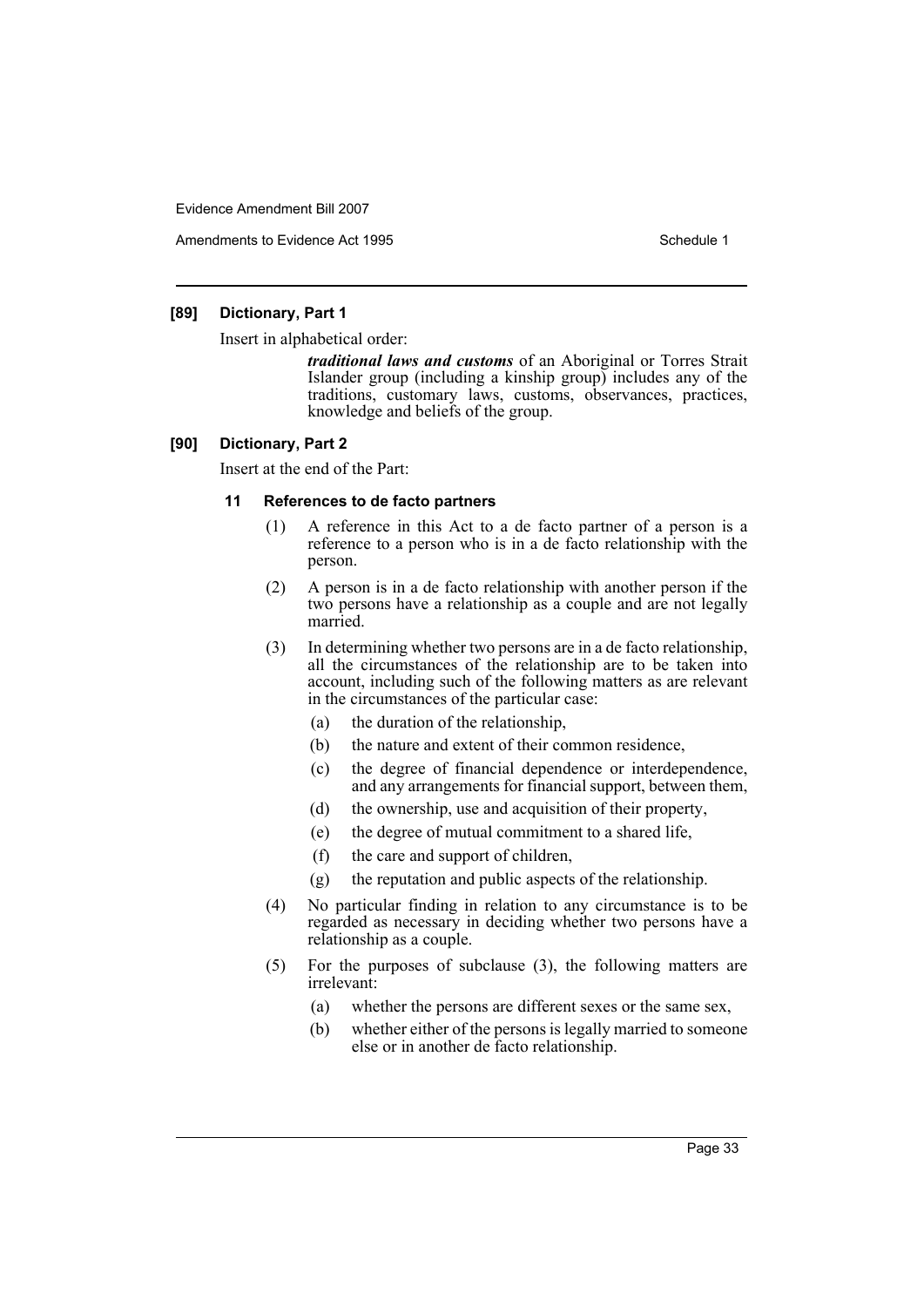Schedule 2 Amendment of other Acts

# <span id="page-34-0"></span>**Schedule 2 Amendment of other Acts**

(Section 4)

# **2.1 Civil Procedure Act 2005 No 28**

#### **Section 87 Protection against self-incrimination in relation to interlocutory matters**

Insert after section 87 (2):

(2A) This section does not apply in circumstances in which section 128A of the *Evidence Act 1995* applies.

# **2.2 Coroners Act 1980 No 27**

# **[1] Section 4 Definitions**

Insert in alphabetical order in section 4 (1):

*Australian law* has the same meaning as it has in the *Evidence Act 1995*.

*civil penalty* has the same meaning as it has in the *Evidence Act 1995*.

## **[2] Section 33 Rules of procedure and evidence**

Insert "against or arising under an Australian law or a law of a foreign country or which renders or tends to render the witness liable to a civil penalty" after "offence".

# **[3] Section 33AA**

Omit the section. Insert instead:

## **33AA Privilege in respect of self-incrimination**

- (1) This section applies if a witness at an inquest or inquiry held by a coroner who is a Magistrate objects to giving particular evidence, or evidence on a particular matter, on the ground that the evidence may tend to prove that the witness:
	- (a) has committed an offence against or arising under an Australian law or a law of a foreign country, or
	- (b) is liable to a civil penalty.
- (2) The coroner must determine whether or not there are reasonable grounds for the objection.
- (3) If the coroner determines that there are reasonable grounds for the objection, the coroner is to inform the witness: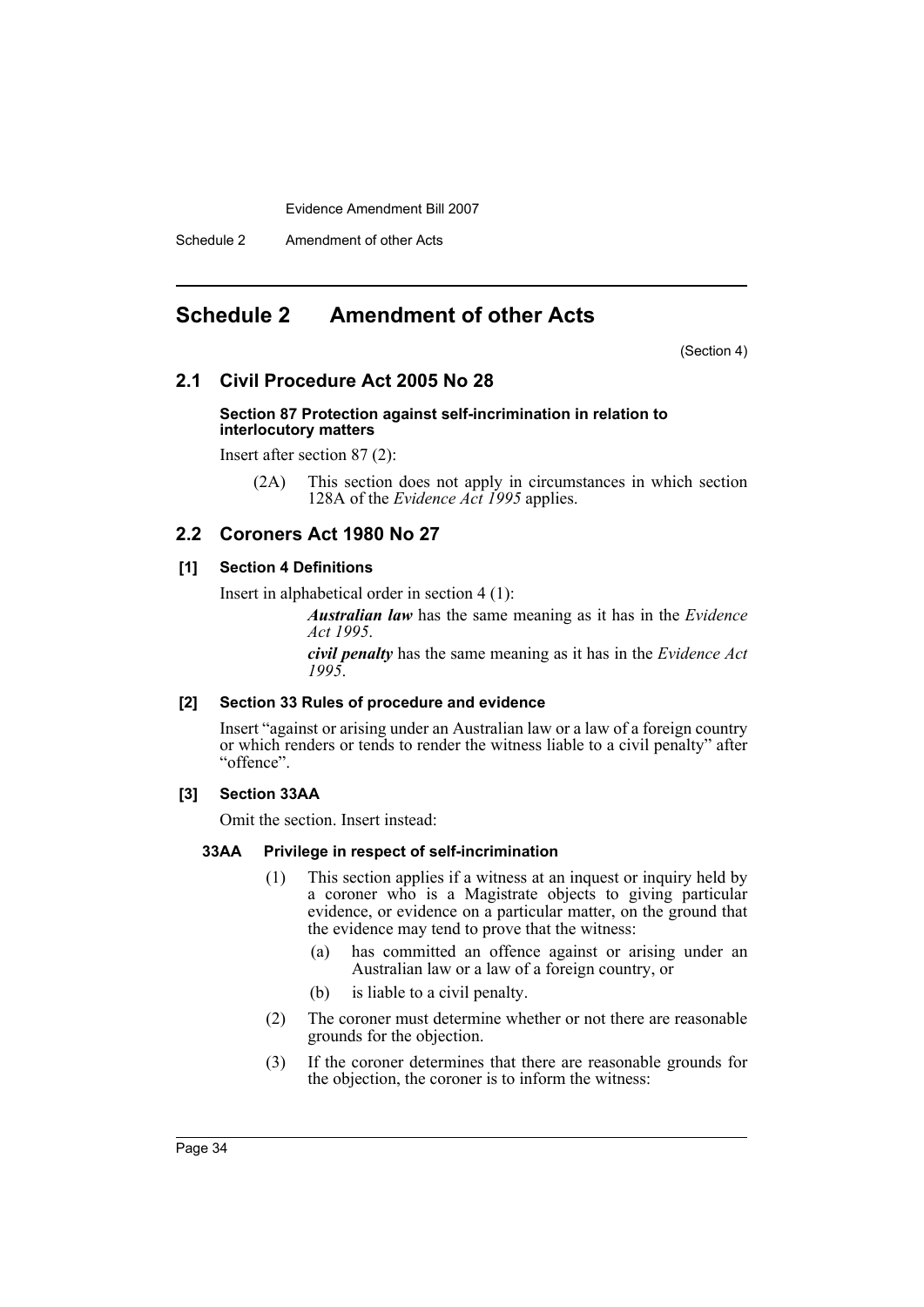Amendment of other Acts **Schedule 2** and the 2

- (a) that the witness need not give the evidence unless required by the coroner to do so under subsection (4), and
- (b) that the coroner will give a certificate under this section if:
	- (i) the witness willingly gives the evidence without being required to do so under subsection (4), or
	- (ii) the witness gives the evidence after being required to do so under subsection (4), and
- (c) of the effect of such a certificate.
- (4) The coroner may require the witness to give the evidence if the coroner is satisfied that:
	- (a) the evidence does not tend to prove that the witness has committed an offence against or arising under, or is liable to a civil penalty under, a law of a foreign country, and
	- (b) the interests of justice require that the witness give the evidence.
- (5) If the witness either willingly gives the evidence without being required to do so under subsection (4), or gives it after being required to do so under that subsection, the coroner must cause the witness to be given a certificate under this section in respect of the evidence.
- (6) The coroner is also to cause a witness to be given a certificate under this section if:
	- (a) the objection has been overruled, and
	- (b) after the evidence has been given, the coroner finds that there were reasonable grounds for the objection.
- (7) In any proceeding in a NSW court within the meaning of the *Evidence Act 1995* or before any person or body authorised by a law of this State, or by consent of parties, to hear, receive and examine evidence:
	- (a) evidence given by a person in respect of which a certificate under this section has been given, and
	- (b) any information, document or thing obtained as a direct or indirect consequence of the person having given evidence,

cannot be used against the person. However, this does not apply to a criminal proceeding in respect of the falsity of the evidence.

(8) Subsection (7) has effect despite any challenge, review, quashing or calling into question on any ground of the decision to give, or the validity of, the certificate concerned.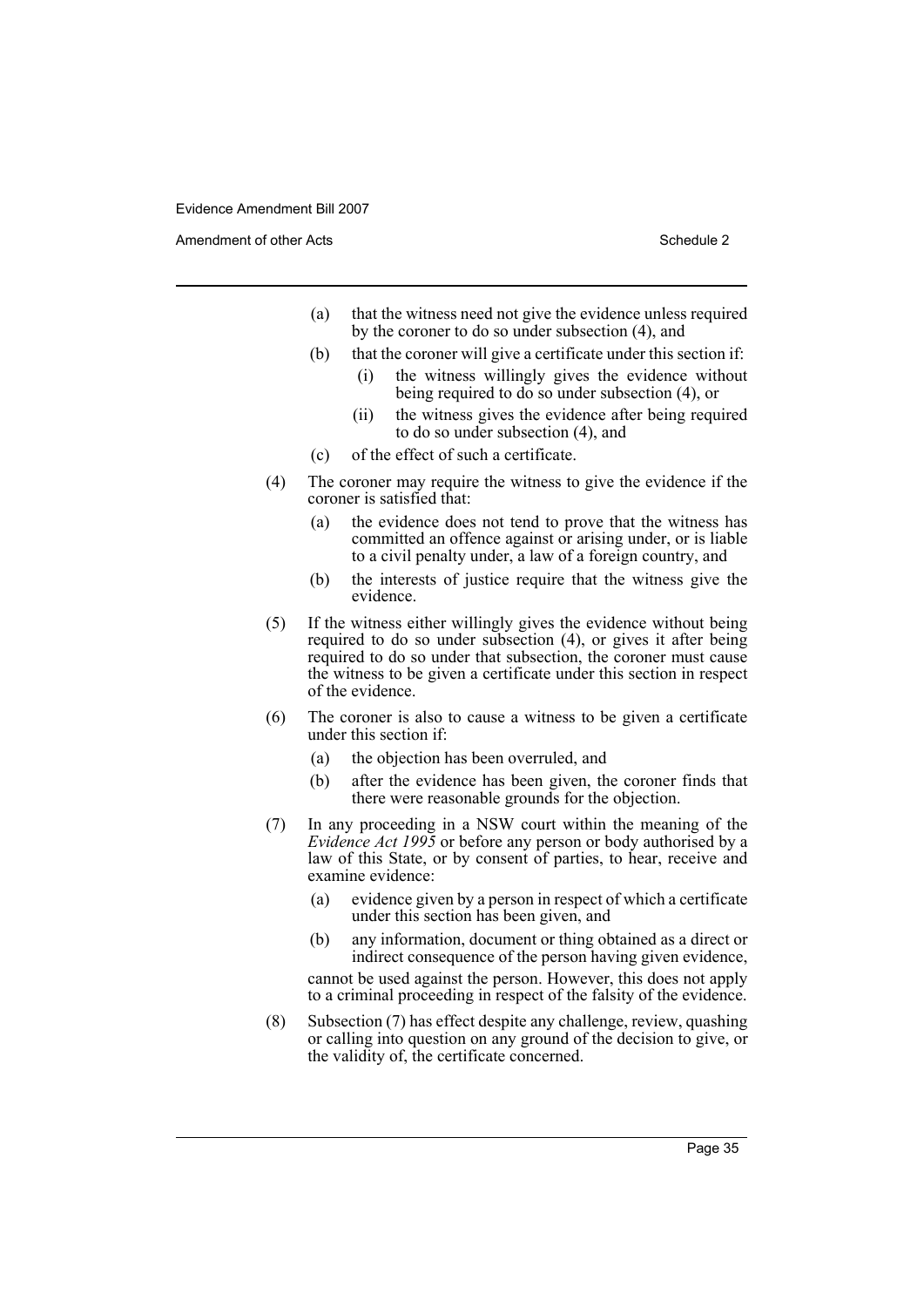Schedule 2 Amendment of other Acts

- (9) A reference in this section to doing an act includes a reference to failing to act.
- (10) A certificate under this section can only be given in respect of evidence that is required to be given by a natural person.

#### **[4] Schedule 3 Savings and transitional provisions**

Insert at the end of clause 1A (1):

*Evidence Amendment Act 2007*, but only to the extent that it amends this Act

# **[5] Schedule 3**

Insert after clause 14:

#### **15 Inquests and inquiries commenced before Evidence Amendment Act 2007**

(1) In this clause:

*amending Act* means the *Evidence Amendment Act 2007*.

- (2) Section 33, as amended by the amending Act, does not apply in respect of an inquest or inquiry commenced to be held before the amendment of that section by that Act.
- (3) That section, as in force immediately before it was amended, continues to apply in respect of such an inquest or inquiry.
- (4) Section 33AA, as substituted by the amending Act, does not apply in respect of an inquest or inquiry commenced to be held before the substitution of that section by that Act.
- (5) Section 33AA, as in force immediately before that substitution, continues to apply in respect of such an inquest or inquiry.

# **2.3 Criminal Procedure Act 1986 No 209**

#### **[1] Section 275A Improper questions**

Omit the section.

**[2] Section 294 Warning to be given by Judge in relation to lack of complaint in certain sexual offence proceedings**

Omit section 294 (3)–(5).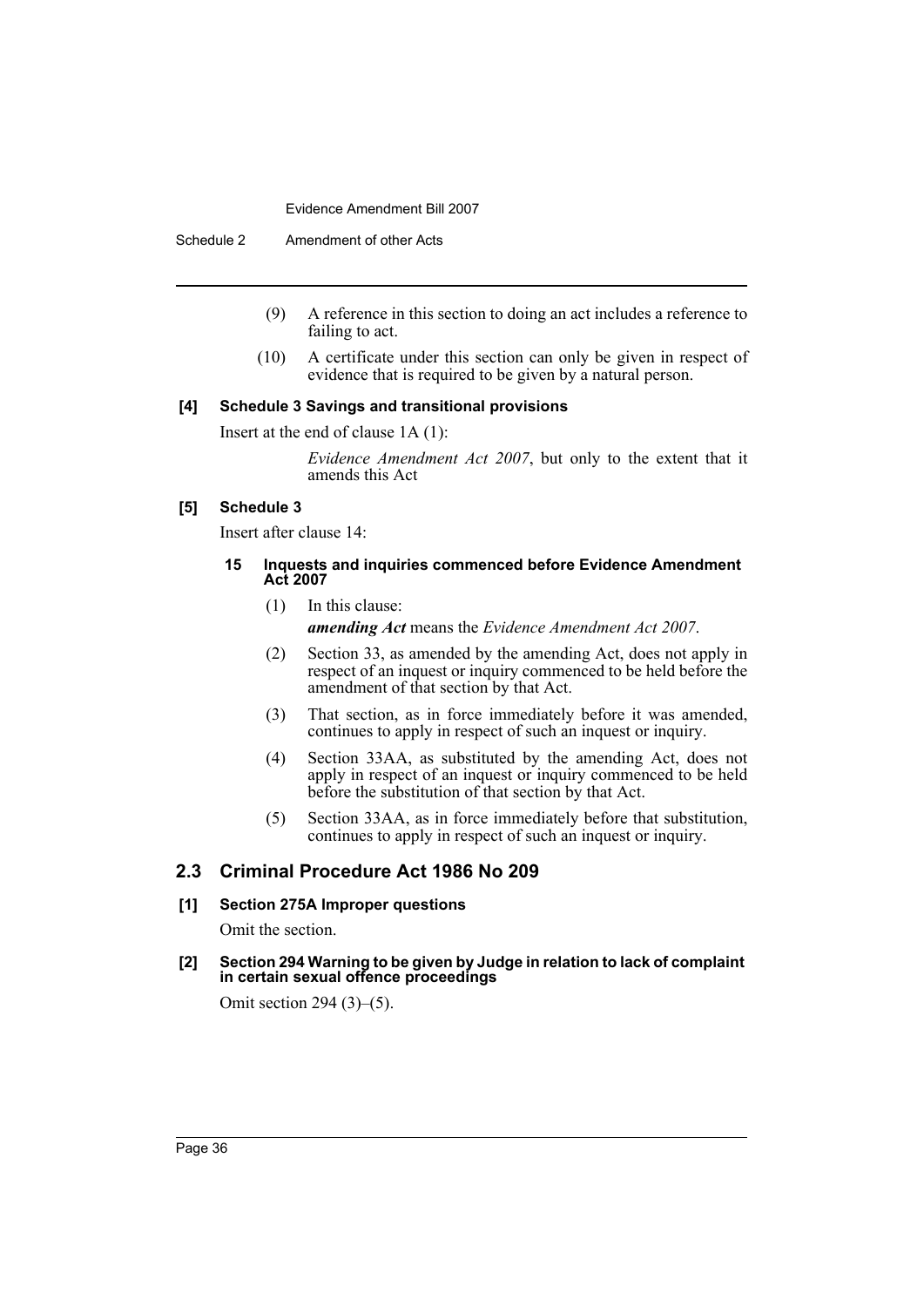Amendment of other Acts **Schedule 2** and the 2 and the 2 and 2 and 2 and 2 and 2 and 2 and 2 and 2 and 2 and 2 and 2 and 2 and 2 and 2 and 2 and 2 and 2 and 2 and 2 and 2 and 2 and 2 and 2 and 2 and 2 and 2 and 2 and 2 and

# **[3] Schedule 2 Savings, transitional and other provisions**

Insert at the end of clause 1 (1):

*Evidence Amendment Act 2007*, to the extent that it amends this Act

# **[4] Schedule 2**

Insert at the end of the Schedule (with appropriate Part and clause numbers):

# **Part Provisions consequent on enactment of Evidence Amendment Act 2007**

# **Improper questions and certain warnings**

- (1) An amendment made to section 275A or 294 by the *Evidence Amendment Act 2007* does not apply in relation to any proceeding the hearing of which began before the commencement of the amendment.
- (2) Sections 275A and 294, as in force immediately before the commencement of the amendment, continue to apply to proceedings the hearing of which began before that amendment.

# **2.4 Evidence (Consequential and Other Provisions) Act 1995 No 27**

# **Schedule 2 Savings, transitional and other provisions**

Omit the Schedule.

Transfer clauses 2–15 of the Schedule to the *Evidence Act 1995* as clauses 2–15 of Part 2 of Schedule 2 to that Act (as inserted by this Act) after the following heading and clause:

# **Part 2 Provisions consequent on the enactment of this Act**

# **1A Transferred provisions**

(1) This clause is taken to have commenced on 1 September 1995 (the date of commencement of this Act other than Part 1.1 and the Dictionary).